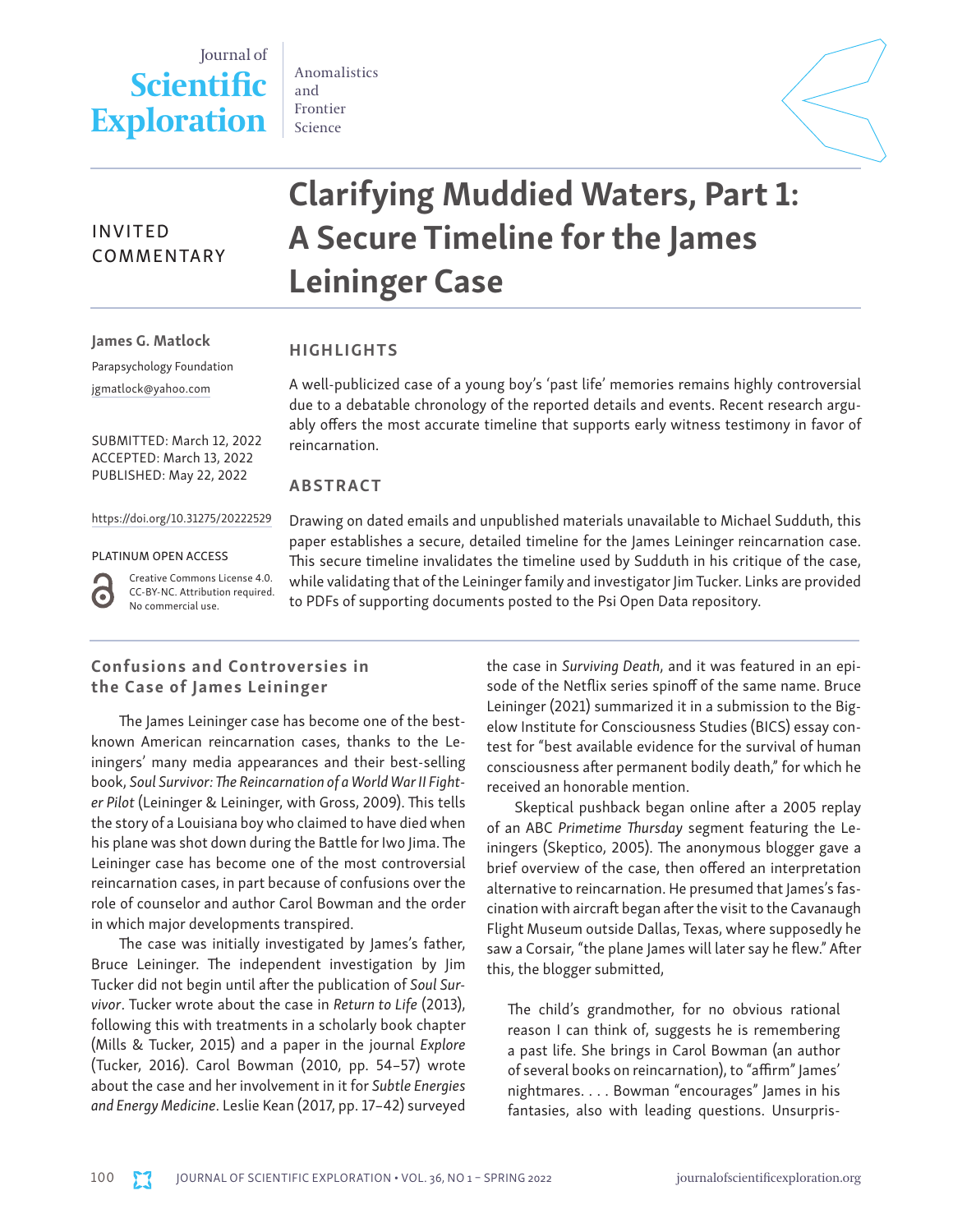ingly, the child cooperates in this fantasy building. After all, they're telling him he was a real pilot.

From the TV program we know they bought him a toy plane big enough for him to sit in, and every shot showed him in pilot's goggles or by a plane. Carol Bowman asked him leading questions and encouraged his fantasy at every turn. Being a young child, he loved making up fantasies of being a pilot, to go with the toys he had been given. But they were just stories.

Bowman is the author of two books on reincarnation (1997, 2001), not several. This is a forgivable mistake, but not so the assertion that she asked leading questions of James and encouraged fantasizing. The latter charges are readily controvertible by viewing the segment—Bowman was interviewed at the ABC studios in New York City, not with the Leiningers in Lafayette, Louisiana.<sup>1</sup> Two other assertions—that James's grandmother had no reason to suspect that he might be recalling a past life and that his nightmares of dying in a plane crash were triggered by seeing a Corsair at the Cavanaugh Flight Museum—were undermined with the appearance of *Soul Survivor* in 2009 and *Return to Life* in 2013, respectively. Bruce Leininger told Jim Tucker that there was not a Corsair on display when he visited the Cavanaugh with James and Tucker confirmed this with a call to the museum (Tucker, 2013, p. 69). The Cavanaugh's Corsair had been loaned to a Wisconsin airshow where it crashed in July 1999 and was not replaced until 2003.

John Fischer and Benjamin Mitchell-Yellin (2016, pp. 124–131) took a constructionist position similar to the Skeptico blogger, starting with James seeing a Corsair in a museum he and his parents visited "when he was eighteen months old." According to Fischer and Mitchell-Yellin, James not only saw the plane, he walked around it on this occasion. "His parents have even claimed that he was conducting a flight check" (p. 127). In support of this notion they give a footnote citing page 114 of *Soul Survivor*, which refers to a visit to the Lone Star Flight Museum in Galveston on June 29, 2002, taped for the (unaired) pilot of a series to be called *Strange Mysteries*, not the Cavanaugh Flight Museum in the Dallas suburb of Addison that James visited with his father at 22 months. The aircraft inspection did not occur in Galveston, but during a Blue Angels performance at the Lafayette, Louisiana, Sertoma Airshow on October 30, 2001, and it was not James's parents but *Strange Mysteries* interviewer Shari Belafonte who observed that he appeared to be conducting a preflight check.

In their conclusion, Fischer and Mitchell-Yellin proposed that the reason James "had the dreams, told the stories, played the games, and said the things he did may be due to a *combination* of various factors," including "chance coincidence, past events, normal childhood tendencies, and even suggestions and projections on the part of the adults involved in the case" (p. 129, their emphasis). Michael Shermer (2018, pp. 102–106) further extended this line of reasoning, again building on the idea that James's fascination with World War II aircraft began after seeing a Corsair at the Cavanaugh Flight Museum. However, because James's memories had largely faded by age 11, when he met him on *Larry King Live*, Shermer thought that James's parents must have imposed the James Huston identity on him. Shermer averred,

the boy's experiences, nightmares and fantasies that resulted in this apparently coherent narrative were constructed only *after* the trip to the World War II museum featuring a Corsair plane, *after* the grandmother suggested past lives as an explanation, *after* the reincarnation therapist was consulted and engaged the boy in guided fantasy, *after* the father read to the boy books about World War II fighter planes, *after* the parents bought the boy toy planes, and *after* the parents became less skeptical and began to look for evidence to fit the reincarnation scenario. . . . (Shermer, 2018, p. 105, italics in original)

This series of skeptical exegeses becomes progressively more extreme and detached from the facts of the case. Shermer's maligning of Bowman is especially egregious. She is, he said, "a reincarnation counselor and past lives regression therapist who guided the boy to 'recover' more details about the plane crash and the deadly incident" (Shermer, 2018, p. 103). Bowman does sometimes employ hypnotic regression with adult clients, but not children. She never had the opportunity to lead James in guided fantasy. Her role in the case is much more limited than has been portrayed by critical commentators. When contacted by James's mother Andrea after she read *Children's Past Lives*, Bowman did advise encouraging James to talk more about his memories during the day, which had the salutary effect of making his nightmares subside.<sup>2</sup> From then until the *Primetime Thursday* segment, Bowman had no contact with the Leiningers, however. They had a brief period of email and telephone contact afterward and Andrea contributed a few posts to Bowman's Past Life Forum (since renamed the Reincarnation Forum) in 2004 and 2005, but Bowman met James only once, during the *Strange Mysteries* taping in 2002, and on that occasion did no more than say hello to him with others in the room.<sup>3</sup>

The most concerted skeptical treatment of the case is that by Michael Sudduth, who has addressed it in several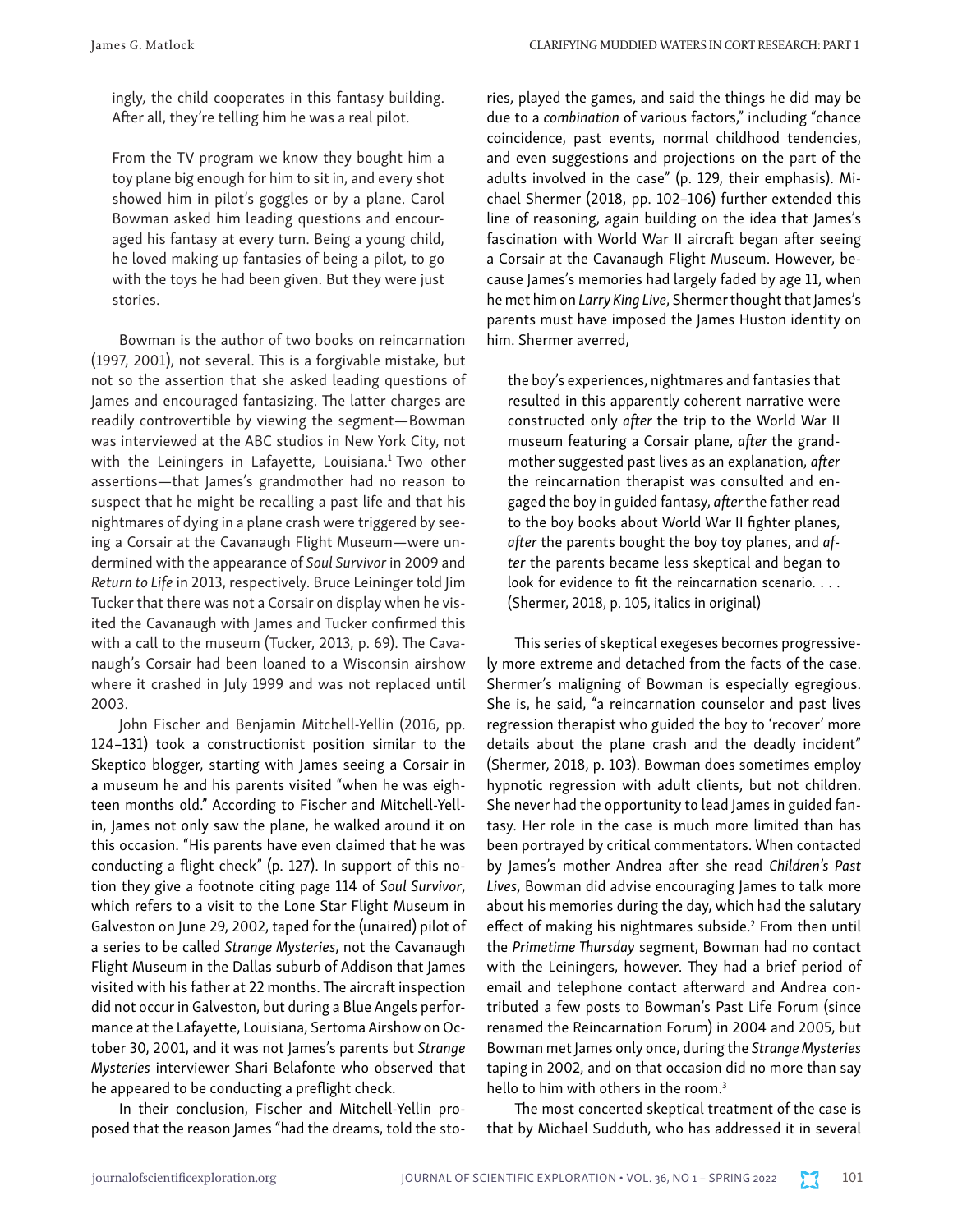blog posts (2021a, 2021b, 2022) and in a recent paper in this journal (2021c). Sudduth appears to be more open to the possibility of fraudulent contrivance than his fellow skeptics.4 Although toned down in a revised version of his blog (2021a) and in the peer-reviewed publication (2021c), in the original blog posting<sup>5</sup> he clearly insinuated fraud by the Leiningers. "The James Leininger story is a sham," he asserted. The story "is based on outright falsehoods, factual distortions, and bogus reasoning." More precisely, "The James Leininger story nearly everyone knows about is a story the Leiningers evolved over many years beginning in 2002. They altered their story in multiple ways in the light of what they later discovered." In his recent blog concerning the submission to the BICS contest (B. Leininger, 2021), Sudduth (2022) attempts to hold Bruce to academic standards of discourse inappropriate to his lay contribution. Sudduth ridicules Bruce for holding that he has provided "definitive proof" of reincarnation and questions his veracity at every turn.

Sudduth (2021c) also goes after the investigation of Jim Tucker, to which Tucker has responded in this issue. Tucker alleges that Sudduth's "report is filled with distortions, mischaracterizations, and at times outright misinformation" (p. 84) and addresses some examples. Not surprisingly, Sudduth (in this issue) rejects Tucker's response and doubles down on his criticisms of Tucker and the Leiningers. It is not the purpose of the present study to examine each of the contested points. To the extent that Sudduth's arguments rest on a faulty timeline, however, my analysis unquestionably supports Tucker and the Leiningers. A confirmed timeline also reveals the representations of the case by the Skeptico blogger (2005), Fischer and Mitchell-Yellin (2016), and Shermer (2018) to be largely conjectural.

#### Establishing a Secure Timeline

Sudduth (2021c, 2022) is rightly concerned with chronology. The evaluation of any reincarnation case<sup>6</sup> depends on having an accurate chronology not only of memories, behaviors, and happenings in the case, but of these in temporal relation to events that might potentially impact them. Fortunately, Bruce provided me with a "James 3 Master Timeline" that he and Andrea helped Ken Gross work out in 2007 in preparation for writing *Soul Survivor.*<sup>7</sup> Bruce reports that this was painstakingly constructed, using emails, letters, and dated internet downloads, as well as placing James's statements and behaviors in relation to occurrences whose dates were known. I have checked this Master Timeline against other sources and I think we may trust it as authoritative. I have augmented it with additional materials, most importantly emails from the Leiningers

to Carol Bowman in 2001 and 2002.

My introductory synopsis of the case furnishes a comprehensive overview, not only of the development of James's memories and behaviors related to the previous life, but also of the way the case was investigated by Bruce Leininger. By the time Tucker became involved in the case, James's memories were presenting much less insistently, so it is important to look at exactly what Bruce did, how he did it, and when he did it, especially inasmuch as Sudduth (2021c, 2022) gives extensive attention to this topic.

The timeline dates in Bruce's BICS contest essay (B. Leininger, 2021) are sometimes confusingly at variance with the Master Timeline and *Soul Survivor* (as Sudduth 2021c, 2022, has observed), but importantly, Bruce tried to include scans of documents he collected during his investigation. Unfortunately, BICS wanted to publish only PDF versions of submissions on its website, to prevent unauthorized copying or tampering. Bruce prepared a Microsoft Word version of the essay's appendix, which includes the supporting documents, but this is not available through the BICS website. Bruce sent me the Word file and granted permission to make the embedded PDFs publicly available. I have sent them to the Psi Open Data repository, to which I supply references in the Notes to the following narrative.8

#### Little Man Can't Get Out

James Madison Leininger was born on April 10, 1998, in San Mateo, California. He was named after his maternal great-great-great-great grandfather, James Madison Scoggin. Shortly after his birth, the family relocated to Richardson, Dallas County, Texas, where he spent the remainder of his first year. According to an email from James's mother Andrea to Carol Bowman in February 2001 one of his first words was "airplane." Soon thereafter he began to say "airplane crash," as often as twenty times a day. Passenger jets traveling in and out of the Dallas-Fort Worth international airport regularly flew overhead, so James had many opportunities to see and hear them as an infant. Andrea added that the only kind of toys he wanted were airplanes, particularly WWII airplanes. James had a collection of wooden planes, some resembling vintage aircraft with propellers on their noses, even before the family moved again, to Lafayette, Louisiana, in March 2000. Most were gifts from his extended family, in response to the strong interest in them he evinced from an early age.<sup>9</sup>

On August 15, 1999—while they were still in Richardson—James's parents Andrea and Bruce went out for the evening, leaving him with Andrea's mother Bobbi. They returned to find James shrieking and crying in his sleep, although what he was saying was unintelligible. This was the first incidence of what would become his recurrent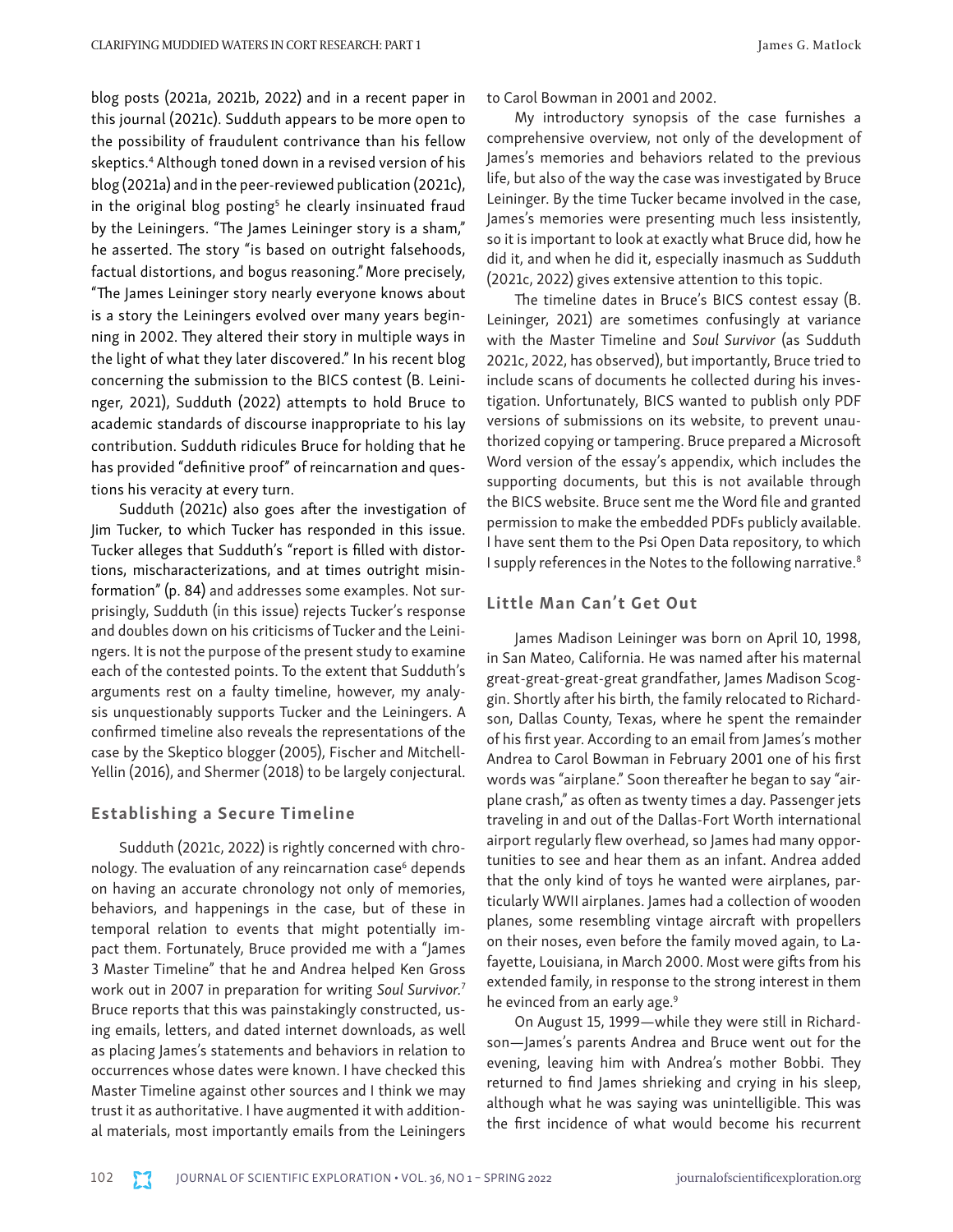nightmare. He was then 16 months old. During this period Bruce recalls seeing James standing at the side of his crib, looking up and jabbering as if holding a conversation with someone unseen.<sup>10</sup>

Shortly before they left Richardson in February 2000, Bruce took 22-month-old James to the Cavanaugh Flight Museum. On the way in, James wanted to look at the toy planes in the gift shop and Bruce purchased a plane along with a Blue Angels video for him.<sup>11</sup> Not surprisingly, when they reached the Word War II hangar, James was transfixed by the real thing. He kept returning to the WWII planes and Bruce was able to get him out the museum only with considerable difficulty after almost three hours. Upon their return home, James watched the Blue Angels video over and over until it was worn out and had to be replaced.12

One day in mid-March while on a shopping outing in Lafayette, Andrea pulled a toy airplane from a bin in a store and commented that it had a bomb fixed to the bottom. "That's not a bomb, Mommy," said James, not yet two years old. "That's a dwop tank." He was correct—the finless vessel on the bottom of the plane represented a drop tank, an external fuel tank—but how he knew this Andrea could not fathom. The term was not mentioned in the Blue Angels video he had been watching and certainly was not used in the children's TV shows of which he was fond.

Not long thereafter, James began to experience nightmares on a regular basis, several times a week. He would scream and kick his legs in the air and wake up crying. Andrea consulted his pediatrician, who told her that they were night terrors, normal for children, and would resolve on their own. But the nightmares continued. Gradually James's words became clearer. When she first understood them, Andrea called Bruce to hear them too. James was screaming, "Airplane crash! Plane on fire! Little man can't get out!" Other members of the family witnessed the nightmares over the ensuing months. One of Andrea's sisters told Jim Tucker that "they were like someone in terror fighting for his life" (Tucker, 2013, p. 68).

Around this time, James started bashing his toy planes on a coffee table in the family room of his home, breaking the propellers off their noses, proclaiming variations of, "Airplane crash on fire! Little man can't get out!" Then on August 11, 2000, at three years and four months, he began talking about the little man in his waking state. He did this the first time when his mother was reading him a Dr. Seuss book before going to sleep. He lay on his back "and said 'Mama, the little man's going like this,' and then he kicked his feet up at the ceiling, as if he were upside down in a box, trying to kick his way out. 'Little man's going like this.' And he kicked again. It was the same kind of kick as in his nightmares, but now he was wide awake" (Leininger & Leininger, with Gross, 2009, p. 54).

When Andrea asked James who the little man was, he said "me." Andrea went to get Bruce, so he could witness this development. James repeated the scene for his father. Bruce asked what happened to his plane and James said that it had crashed on fire. Why did it crash? Because it was shot. Who shot it? The Japanese! At this juncture, Andrea's mother Bobbi proposed they begin to think "out of the box"—maybe James was recalling a previous life. This suggestion was readily adopted by all the family except Andrea and Bruce.

Not long thereafter, when James was again talking about the little man and identified him as himself, Andrea asked what his name was. James, he said. As this was his own name, she and Bruce dismissed it as a lack of comprehension on his part. Bruce asked what sort of plane he had flown and James said a Corsair. From where had it taken off? A boat. And the name of the boat? *Natoma*. Bruce asked Andrea to fetch paper and pen so he could jot down the name. A few days later, on August 27, he discovered in an internet search that there was a ship, the USS *Natoma Bay* (CVE-62), which had served as an escort aircraft carrier during World War II.<sup>13</sup> This was the first indication that James might be recalling a real event, not simply exercising his imagination. Around the 1st of September, James was heard to say, "Before I was born, I was a pilot and my airplane got shot in the engine and crashed in the water and that's how I died."

On October 5, when Bruce came to say goodnight to James, he told him he hoped he would not dream about the little man that night. James said, "The little man's name is James too, Daddy." Andrea asked whether he could remember the little man's last name, but he could not. She then asked whether he recalled anything else from his dream. His face lit up, and he said, "Jack!" Did he remember Jack's last name? "Larsen. It was Jack Larsen." Bruce again asked Andrea to fetch pen and paper so he could make a note of the name. When he asked James who Jack Larsen was, he said that he was another pilot. Bruce did not have an opportunity to search for Jack Larsen for several days, but on October 16, he checked the American Battle Monuments Commission website, which lists casualties from America's foreign wars. This listed an Army sergeant Jack Larson and staff sergeant Jack Larsen, but no Larsons or Larsens from the Navy.14 Bruce did not learn for another two years that a Jack Larsen who served as a fighter pilot on the *Natoma Bay* was still living.

Shortly after Thanksgiving, Bruce and James were leafing through a book Bruce had purchased as a Christmas present for his father, who had joined the Marines at the end of World War II and had a strong interest in the Pacific theater. The book was *The Battle for Iwo Jima 1945*, by Derrick Wright (1999). When they reached a photo of the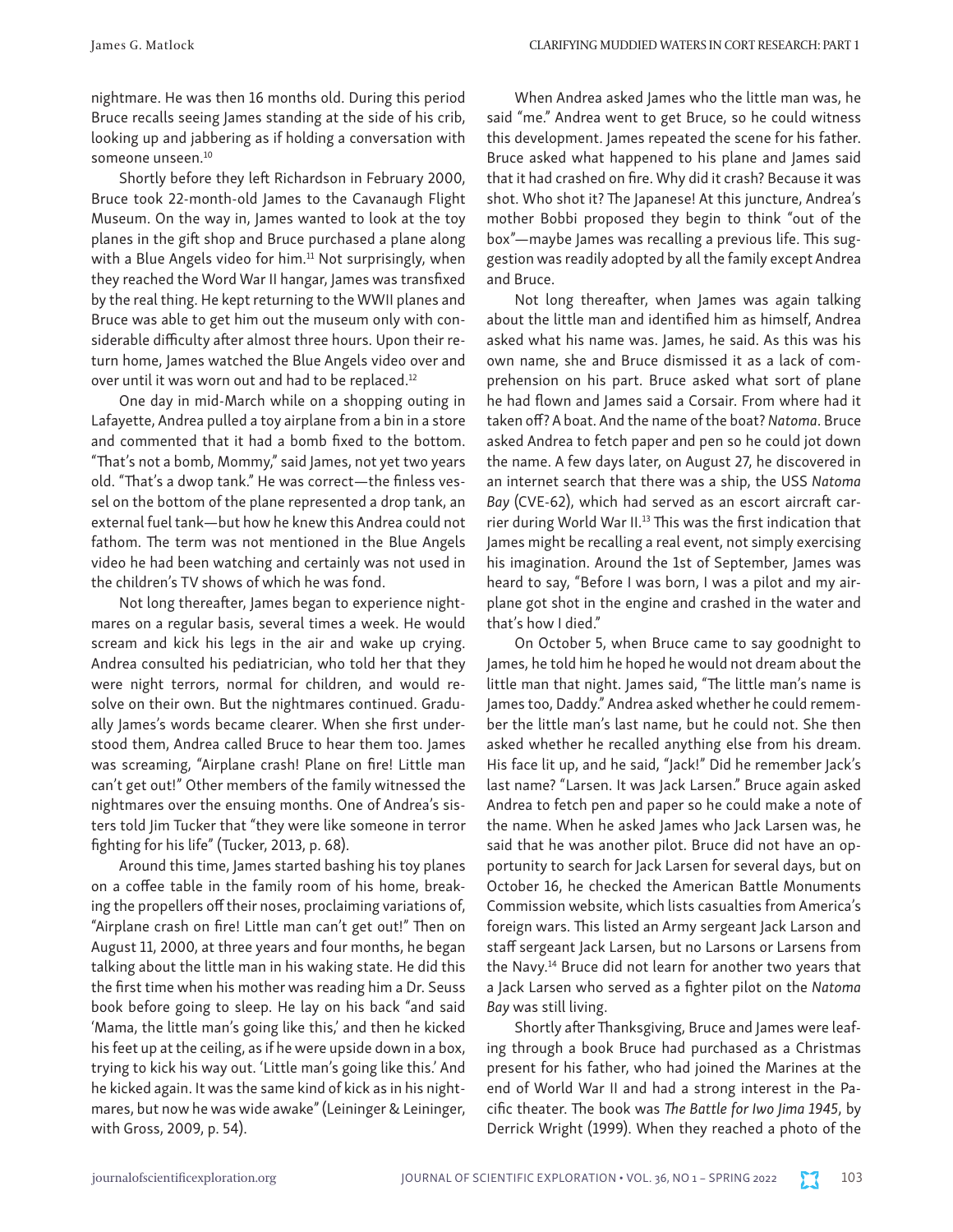island, James said, "Daddy, that's where my plane got shot down."15 Bruce retrieved the history of the *Natoma Bay* he had downloaded on August 27 and confirmed that the ship had participated in the battle for Iwo Jima in March 1945.

On December 8, Bruce contacted *Natoma Bay* veteran Leo Pyatt. Pyatt wanted to know the reason for his interest in the ship and Bruce explained that he had heard someone in his neighborhood talk about it and was considering writing a book. He asked Pyatt about Corsairs on the *Natoma Bay* and learned that there had been none. Regarding Jack Larsen, Pyatt recalled that he had flown off one day and nothing more was heard from him. From this, Bruce formed the idea that James was remembering the life of Jack Larsen, although, inconsistently, he was still skeptical of the possibility of reincarnation. In January 2001 he made another search for Larson or Larsen, this time confining it to fatalities from escort carriers, but again without success.<sup>16</sup> The following day, he found a list of men from escort carriers who had been killed in action during World War II.<sup>17</sup> Among them was a James M. Huston, Jr., who was associated with CVE-62, the *Natoma Bay*, but at the time neither Bruce nor Andrea realized the significance of this.

The previous November, Bobbi had sent Andrea a copy of Carol Bowman's (1997) *Children's Past Lives*. Still not convinced of the reincarnation interpretation of James's story, Andrea did not immediately read the book. After finally doing so, she emailed Bowman, on February 18, 2001, describing James's memories and nightmares and asking for advice on how to deal with them.<sup>18</sup> Bowman suggested encouraging James to talk about his memories of the little man during the day. In doing so, Andrea should assure him that the life he was recalling was over and that he was now safe in his new life, Bowman advised. Andrea followed the recommendations, and the nightmares, which had been recurring three to four times a week, began to come weekly or biweekly. In addition to his nightmares, James had been telling everyone they took to their local airport that their planes would crash, but his concern with plane crashes also diminished.

For his third birthday on April 10, 2001, James was given a GI Joe action figure. The doll had brown hair and he named it "Billie." For Christmas that year he received a blond GI Joe doll, which he named "Leon." James was greatly attached to these dolls—he played with them daily, carried them to the bath, and slept with them.

Shortly after his third birthday, James started drawing aircraft battle scenes, most of them naval. One of the first depicted a boat and a plane with the sky covered with black dots. James placed red suns on the fuselages of Japanese planes, some of which he identified as "Zekes" and others as "Bettys." Asked about the distinction, he explained that the boy planes (Zekes) were fighters and girl planes (Bettys) were bombers. He made drawings of this kind almost daily for a year, signing several, including the one with the black dots, "James 3."19 Andrea and Bruce supposed that was because he was three years old, but James persisted in the James 3 signature after he turned four. Bruce wondered whether the 3 might refer to the Number 3 slot pilot in the Blue Angels video, but when asked for an explanation, James said it was because he was "the third James."

Early in March 2002, Carol Bowman called to say that ABC's *20/20* TV program had contacted her regarding American children with past-life memories who might be featured in a planned television program. After consideration, Bruce and Andrea agreed to have James's case included, although this created a dilemma for Bruce, who in his interview with Leo Pyatt had not mentioned James's memory claims. Moreover, Bruce, a fundamentalist Christian, was still not comfortable with the reincarnation interpretation, unlike Andrea, her sisters, and her mother.

In May, *20/20* field producer Shalini Sharma visited the Leiningers. She asked James to tell his story, then to show her a picture of a Corsair. He found one in a book and told her, "That's a Corsair! They used to get flat tires all the time! And they always wanted to turn left when they took off!" These were other details he could not have learned from the Blue Angels video, but later turned out to be true of Corsairs landing on and taking off from aircraft carriers. Shari Belafonte came to the Leiningers' house to interview them on July 12, 2002. An experienced pilot, she arrived in a flight suit. Shown a CD recording of James inspecting a plane at the Sertoma Air Show in Lafayette the previous October 30, she said he was behaving as if he were performing a preflight check. Carol Bowman was there also, but she spent most of the time being interviewed by Belafonte outside the house and had only a brief interaction with James.

James's story was to be included in the pilot episode of a series to be called *Strange Mysteries.* The show never aired, but Jim Tucker was interviewed for it as well and he learned about the case from a tape he was sent. In *Return to Life* (Tucker, 2013, pp. 64, 74, 77), Tucker notes that the Leiningers described James' fascination with World War II aircraft, his nightmares, and his claim to have flown off a boat. Andrea relayed that James had asserted that his plane was shot in the engine by the Japanese, then crashed into the water, and that was how he had died. Still hoping to identify Jack Larsen, following the taping Bruce enlisted the aid of ABC researchers, but they too failed to locate him.<sup>20</sup>

In late May and early June the Leiningers went on a ten-day vacation to Hawaii. They made a four-hour tour of Pearl Harbor with James, who naturally was fascinated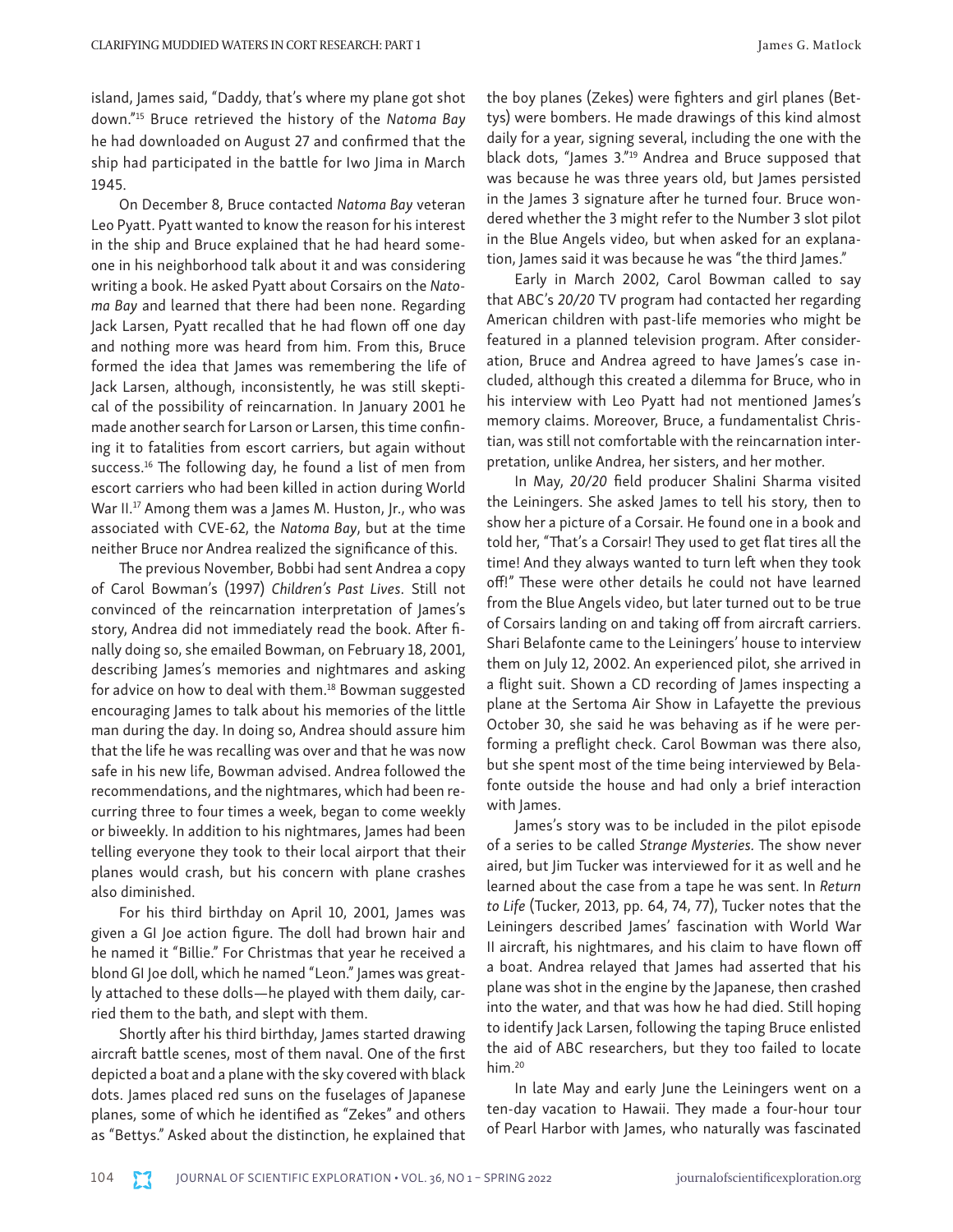with the facility but related no new memories as a result.<sup>21</sup> Later that summer, Bruce overheard James, who liked to pretend he was a singer, talking to an imaginary audience about Pearl Harbor. He told them that the Japanese had bombed it, then added, "I was a Navy pilot and the Japanese shot me down."22 That fall, James surprised Bruce by telling him that he had picked him and Andrea because he knew they would be good parents. When Bruce asked where he had seen them, James said Hawaii, but not when they were there that summer, but earlier, when it was just Bruce and Andrea. Bruce wanted to know where he had seen them. At "the big pink hotel," James said. He had also seen them dining on the beach one night. In fact, the Leiningers had celebrated their fifth wedding anniversary in Hawaii. They had stayed at the coral-pink Royal Hawaiian resort in Honolulu and one night had dined on the beach.<sup>23</sup>

Although Bruce remained skeptical of a reincarnation interpretation of James's memories, he was driven to understand their grounding. A breakthrough came in September, when he attended a *Natoma Bay* reunion in San Diego, continuing to pose as an author doing research on the ship with the intention of writing a book. He learned from *Natoma Bay* Association historian John DeWitt that the only fatality from the ship in the battle for Iwo Jima was 21-yearold James McCready Huston, Jr. When Andrea heard this, it closed the case for her—James Huston, Jr., must be their man, for if their James were his reincarnation, he would be the third James or James 3. For Bruce, many loose ends remained. Huston had died at Chichi Jima, an island 150 miles north of Iwo Jima, and no one from the *Natoma Bay* had seen his plane go down. Moreover, he had been flying an FM-2 Wildcat, not a Corsair.

Bruce learned at the reunion that Jack Larsen was alive and residing in Springdale, Arkansas, ruling out the possibility that James was remembering Jack Larsen's death. During Bruce's visit to Larsen later that month, Larsen related that he had flown on the mission with Huston and other members of their VC-81 squadron on March 3, 1945. They had been attacking Japanese supply ships in the Chichi Jima harbor to prepare the way for torpedo bombers. Larsen recalled that the flak was so thick that he "could have walked to the ground on it" and got out of the area as fast as he could. After two more strikes, he and the other flyers returned safely to the *Natoma Bay*, but Huston did not make it.

Larsen invited Bruce to stay the night in his home and at breakfast Bruce told him about James's deep knowledge of WW II aircraft and of the Pacific war, without mentioning his past-life memory claims. Larsen retrieved an old canvas bag which contained a cloth flight helmet with goggles and oxygen mask attached, equipment he was wearing on the mission with Huston, and sent it to James. James was delighted with the gift and immediately incorporated it in his play.

Larsen also allowed Bruce to copy his logbook for the collection of materials he was amassing. Other documents soon were added. On September 25, John DeWitt sent Bruce the VC-81 squadron war diary. This gave the first details about the downing of Huston's plane that Bruce had seen. Eight FM-2s had participated in the attack on ships in the Chichi Jima harbor. Huston's plane was hit by anti-aircraft fire, sending it into a 45-degree dive. The plane crashed into the water, exploding on impact, leaving no wreckage visible on the surface.<sup>24</sup>

The war diary account did not mention Huston's plane having been hit on the nose or its being on fire as it descended toward the water. Those details of James's dream were not confirmed—but Bruce was left with a question. The rest of Huston's squadron was flying away from the scene when his plane was hit, so none had seen him go down—thus how was it known that the plane had suddenly begun to descend at a 45-degree angle and that it had exploded upon impact with the water? Someone must have seen something. Perhaps the information came from airmen on the torpedo bombers which followed Huston's squadron. They had flown off a different escort carrier, the USS *Sargent Bay* (CVE-83). Bruce found an internet site managed by *Sargent Bay* survivors and posted a request for witnesses to the March 3, 1945, attack on Chichi Jima.

The VC-81 war diary contained an appendix that showed that Huston had shot down a Zeke, the Japanese fighter plane whose name James had mentioned.25 On December 5, Bruce received nine rolls of microfilmed records about the *Natoma Bay* from DeWitt and spent the next three weeks at a library copying them. Among other things from this new trove, Bruce learned that Huston had been awarded a posthumous Purple Heart.<sup>26</sup>

The Leiningers realized that the best way to redeem their subterfuge with the *Natoma Bay* veterans was to write a book about the ship and they decided to focus on the men who flew from it. Andrea managed to identify James Huston's family through census records. From there, she tracked down Huston's sister, Anne Huston Barron, then 84, and called her on February 17. Andrea described the planned book and Bruce followed up by sending Anne documents relating to Huston's death. In return, Anne sent the Leiningers a package of photos of Huston. Two showed him posed by a Corsair.<sup>27</sup> It turned out that Huston had been part of a team which had tested Corsairs for carrier landings, hence the photographs.

On June 3, Bruce was contacted by John Durham, who had just read the post Bruce made the previous September, looking for a witness to the assault on the supply ships in the Chichi Jima harbor on March 3, 1945. Durham had seen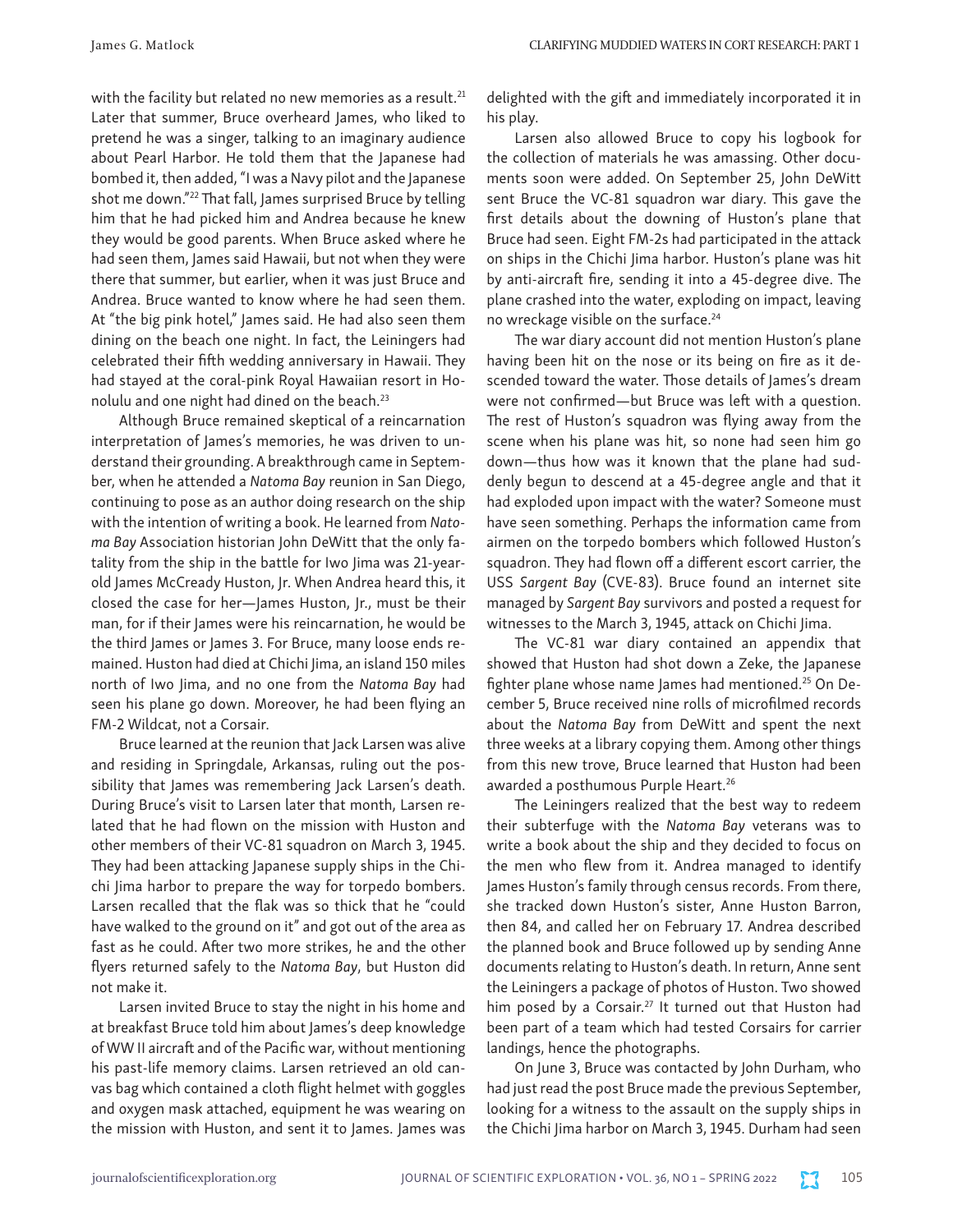Huston's plane go down. Before calling, he had looked up the details in a memoir he had written some years before, he told Bruce. There had been a huge barrage of anti-aircraft fire and one of the shells had struck Huston's plane. Durham had witnessed the hit, but had not known whose plane it was. "One of the fighters on our escort squadron was close to us and took a direct hit on the nose," he related. The plane, the tail-end Charlie of the escort, burst into flames after the engine was struck.

Durham gave Bruce the names of other men who had flown off the *Sargent Bay* on the torpedo bombing run and who had witnessed Huston's downing. In mid-June, Bruce drove to Nacogdoches, Texas, to interview one of them, John Richardson. Richardson confirmed the details John Durham had provided. He had made eye contact with Huston just before his plane was hit, a memory that continued to haunt him. In September, Bruce attended a *Sargent Bay* reunion and there met John Durham in person, along with two other airmen (Bob Skelton and Ralph Clarbour) who had witnessed Huston's downing. Clarbour recalled, "Huston's plane was hit right in the engine. There was an instantaneous flash of fire, and the plane immediately dove at a steeper angle and crashed into the harbor."

Bruce finally relinquished his skepticism that James was recalling the life of James Huston, Jr. He had now confirmed all the details of James's account, except for the Corsair and dying at Iwo Jima, but Huston had test-flown Corsairs and so had a connection to them and he had died on a mission that was part of the battle for Iwo Jima. At the *Sargent Bay* reunion, Bruce came clean about James's memories, to a generally positive reception.

A week later, the Leiningers received a call from Shalini Sharma, now with ABC's *Primetime.* After being apprised of the new developments, Sharma asked whether the Leiningers would be receptive to telling James's story again for *Primetime.* They agreed, although because the show wanted to interview men from the *Natoma Bay* and Anne Barron as well, this necessitated informing them about James's memories of James Huston. The Leiningers called Anne on October 12. She was surprised and asked for time to think over the revelation, but soon accepted it.

Chris Cuomo interviewed the Leiningers at their home on October 20. They were preparing to wrap when a package arrived for James from Anne Barron. It held two items of Huston's effects that were sent to his parents following his death—a small pewter bust of George Washington and a Bakelite model of a Corsair that had hung in the ready room on the *Natoma Bay* for recognition training.28 James can be seen holding these in the show. Off-camera, he took the bust and placed it on his desk, the place where Huston had had it displayed, according to a letter Anne sent along with the items.<sup>29</sup> After carefully examining the Corsair model, James sniffed it and declared that it smelled like an aircraft carrier. Indeed, it had a smoky diesel oil smell. In her letter, Anne stated that she had considered cleaning the model before sending it, but decided to leave it as it was.

The 14.26-minute segment about James aired on *Primetime Thursday* on April 15, 2004.30 The next day the Leiningers received a call from Bob Greenwalt, a friend of Huston who had been a member of the unit which test-flew Corsairs designed for aircraft carriers. He reported that they landed rough and tended to blow out their tires, as James had stated. Moreover, Corsairs tended to turn to the left on take-off due to high engine torque. Also as result of the segment, Tucker emailed Bowman to inquire if she thought the Leiningers would be open to an investigation. He then wrote to the Leiningers, who at first sounded receptive, but before a visit could be arranged they asked to postpone it (Tucker, 2013, p. 65).

For Christmas 2003 James was given a third GI Joe doll. This had red hair, and he named it Walter. Bruce had noticed a Leon Conner on the list of fatalities from Huston's squadron, and when he consulted that list again he found a Walter Devlin also. When he asked James why he had given these names to his dolls, James said: "That's who met me when I got to heaven." In fact, both Leon Conner and Walter Devlin had pre-deceased Huston, prior to the battle for Iwo Jima.31 Further digging determined that Billie Peeler had belonged to the same squadron but had died in an off-duty accident and so was not on the war fatalities list.<sup>32</sup> The hair colors of the three fliers matched the dolls to which James had assigned their names—Billie Peeler's hair was brown, Leon Conner's was blond, and Walter Devlin's was red.<sup>33</sup>

The 2004 reunion of the VC-81 squadron was held in San Antonio, and Andrea, James, and Bobbi accompanied Bruce there that September. James met Bob Greenwalt, recognizing him by his voice. James was comfortable with the other flyers and sat with them during meals, although he confessed to Andrea that he was saddened by how old they had become. During a tour of the National Museum of the Pacific War (the "Nimitz Museum") in Fredericksburg, Texas, a *Natoma Bay* veteran and his wife overheard James' remark about a five-inch cannon on display, "*Natoma Bay* had one of these." When the veteran inquired where it was located, James said, correctly, "on the fantail."

Anne Barron attended the reunion as well and she and James met. When Andrea had told James that they would be seeing Anne, he had replied, "It's not Anne, it's Annie." Annie was four years older than James Huston, Jr., and he had another sister, "Roof" (Ruth), who was four years older than Annie, James added. Andrea recognized the names from the census report and Anne confirmed the age spread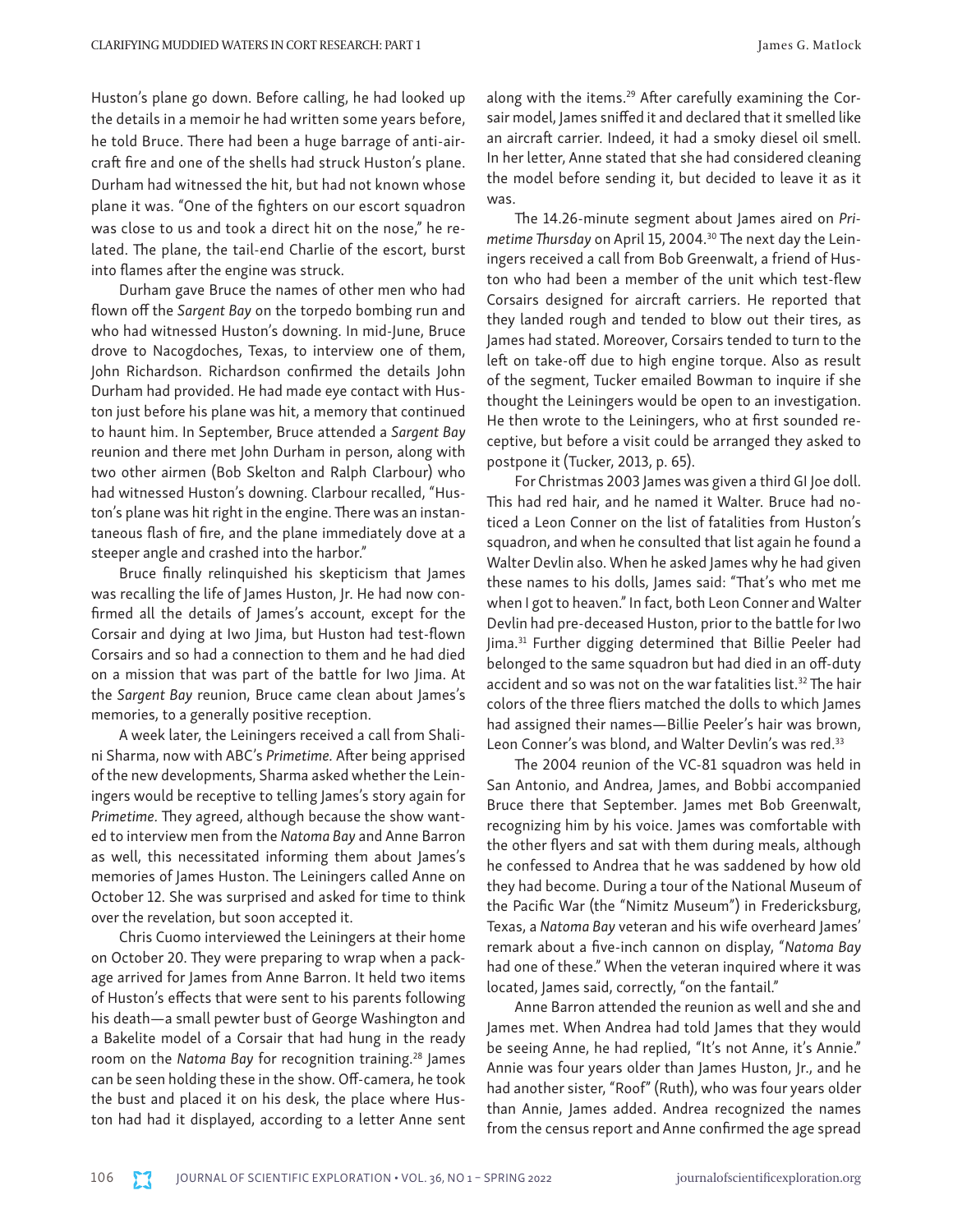when they met her. She revealed also that Annie had been her brother's pet name for her, although he alone had called her that past her childhood. Anne Huston appeared to be entirely comfortable with James addressing her as Annie.

James continued to relate memories of Huston's family after returning from the reunion. On an occasion in mid-December, when Andrea entered his room with a glass of wine, he recalled that Huston's father had been an alcoholic. When he was drunk he would smash things about the house, James said. When he (James Huston, Jr.) was 13, his father had been sent to a hospital for six weeks. During this time, his mother had worked as a maid, which upset "Roof," who was a society columnist for a local newspaper. When his father returned home, Annie moved in with grandparents. All this was later confirmed by Anne Barron. She sent James a portrait that had been painted of her brother by their mother and when she and James spoke on the telephone, James asked, "Can I have the painting Mom made of you?" Only Anne and her brother had known about this second painting, which was in the attic of her home. Anne sent James the painting of her, along with another letter.<sup>34</sup> Andrea noticed that throughout the phone call, James talked about the Huston family in a familiar way, referring to Huston's parents as if they were his own.

In March 2005 James did not re-experience Huston's downing in a nightmare, as he had on the anniversary of his death in 2003 and 2004. He was then almost seven years old, an age at which many children's past-life memories are fading, but he continued to recall occasional episodes when reminded of them. On March 3, when Bruce assembled a model of an FM-2 Wildcat, James said there was an antenna missing from the side of the plane. Bruce asked how he knew, and James said he remembered that it stuck out and you would bump into it if you didn't pay attention. Bruce researched this and found it to be true. A few days later James recalled using drop tanks as crude napalm bombs, something Jack Larsen, the squadron's armaments officer, confirmed that *Natoma Bay* airmen had done.

Bob Greenwalt called on April 1 to alert the Leiningers to an upcoming History Channel documentary about Corsairs. Bruce taped it for James, and they later watched it together. At one point James corrected the narrator's identification of a Japanese plane as a Zero, saying that it was a Tony instead. A Tony was a fighter, he explained, and was smaller and faster than a Zero, a bomber. Bruce searched his records and found a document showing that Huston had shot down a Tony, so he would have been familiar with that model of plane as well as a Zeke.<sup>35</sup> On an evening walk with Bruce shortly after his birthday that October, James paraphrased a line from the show that evidently had impressed him: "Every day is like a carrier landing—if you walk away from it you're okay."36

In the late summer of 2006, the Leiningers were invited to Japan by a program called *Mystery Experience—Unbelievable* for Fuji National Television. They were in Japan the first two weeks of September. A memorial service for Huston in the Futami port on Chichi Jima was arranged for September 4. James broke down standing on a ledge overlooking the harbor, tugged on Bruce's arm, and said, "This is where the planes flew in when James Huston was killed," apparently having recognized the view. Bruce subsequently confirmed the direction of attack from an aerial map in the mission's after-action report.37

While at Chichi Jima, the Leiningers took a boat ride and threw out bouquets of flowers near the spot Huston's plane had gone down. When they stopped in San Francisco on the way back home, James drew a picture of a Japanese boat anchored in the water, dolphins and a whale swimming around it, an airplane and a bird flying peacefully overhead. He signed the drawing simply "James."<sup>38</sup> It was his last drawing, Bruce reports.

The Leiningers began working with Ken Gross in 2007. *Soul Survivor* was published in June 2009 and for the week of June 28 stood in eleventh place on the *New York Times* nonfiction bestseller list. On December 22, 2009, the family appeared on CNN's *Larry King Live* (*Larry King Live*, 2009) along with Michael Shermer (Shermer, 2018, p. 103). At that time, James retained only vague memories of what he said when he was younger. In 2010, Jim Tucker was welcomed by the Leiningers to begin his investigation of the case (Tucker, 2013, pp. 66–67).

## Timeline of Developments

A chronology of the James Leininger case is presented in Table 1, which includes citations to sources not provided in the narrative above. "DOPS"39 indicates an unpublished tabulation of James's statements and behaviors created following Tucker's investigation of the case in 2010. In the interest of compactness, where there is additional information provided in the narrative above, this is indicated in Table 1 by the note "[see text]." Where links to supporting documents are given in Notes, this is indicated with "n" followed by the appropriate number. James's statements (S) and behaviors (B) related to James Huston, Jr., are flagged by the initials S and B in boldface font.

Sudduth and I have different views of departures from this timeline, which was followed in *Soul Survivor* but not always faithfully elsewhere. This is particularly true of the many media appearances given by the Leiningers in which they told the story, not always consistently. I find this inconsistency more excusable than Sudduth (2021c, 2022, this issue) does. I do not see evidence for changes in relation to what the Leiningers learned as the case unfolded.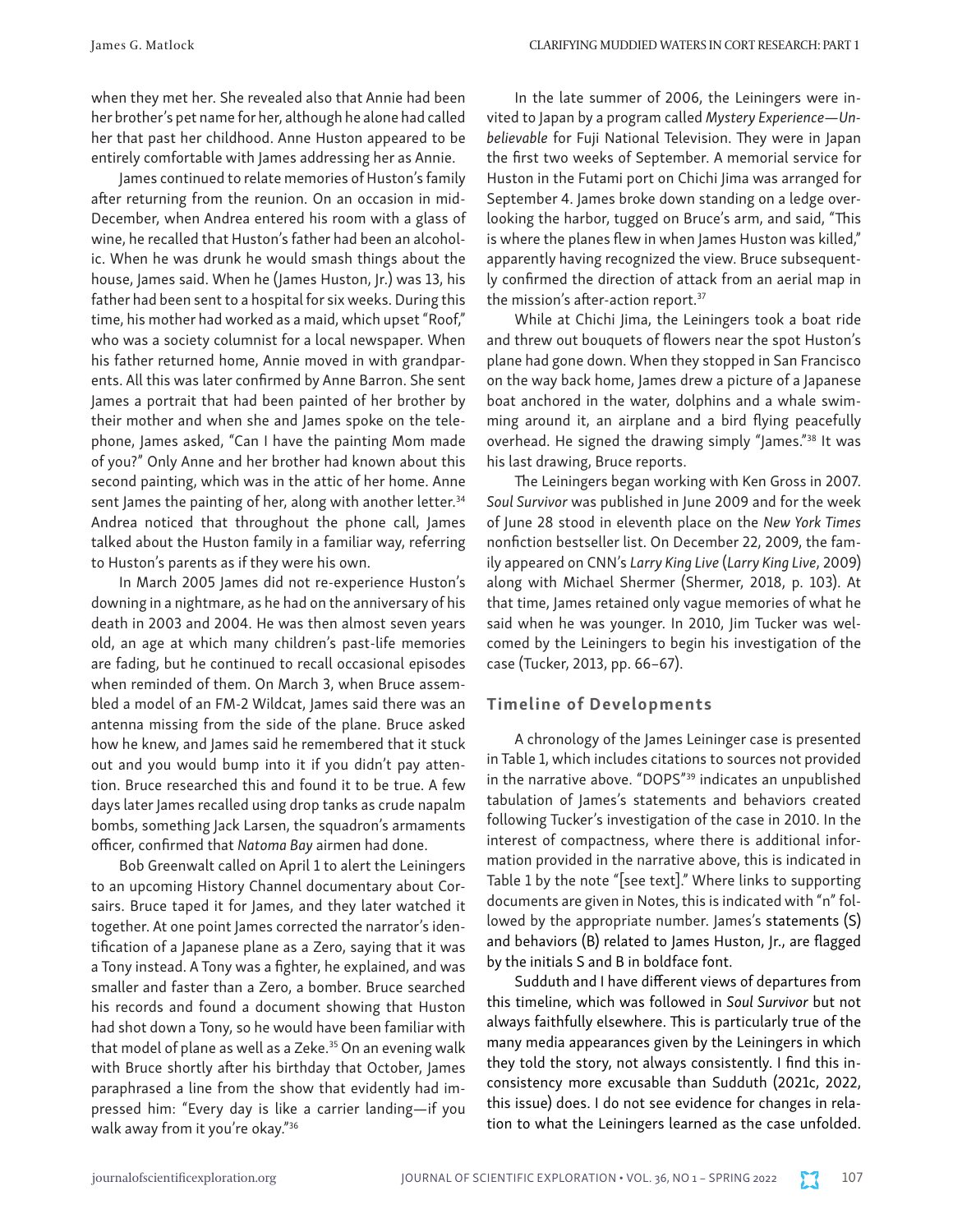#### TABLE 1. Timeline of Developments in the James Leininger Case

- March 3, 1945. JH's plane shot down in Chichi Jima harbor in Battle for Iwo Jima.
- Late May/early June, 1997. Leiningers visit Hawaii for fifth wedding anniversary.
- April 10, 1998. JL born in San Mateo, California.
- September 1, 1998. Leiningers move from California to Richardson, Dallas County, Texas.
- *April 10, 1999. James turns 1 year.*
- 1999, from about April. JL is fascinated with aircraft, B1 points to them in sky multiple times a day. (T 67; BL phone 1/30/22)
- 1999, date uncertain. S1 One of JL's first words was "airplane." He would also say "airplane crash" whenever he saw or heard an airplane. (AL in Feb. 2001 email to CB)
- 1999, July 29. Cavanaugh Corsair crashes at Wisconsin airshow, not immediately replaced. (T-RTL 69)
- 1999, Aug. 15. BL and AL go out for evening, leaving Bobbi babysitting. B2 They return home to find JL shrieking and crying in his sleep. (MT)
- 1999, before moving to Lafayette, LA. JL had a collection of wooden airplanes given to him by his extended family in response to his obsession with aircraft. (BL phone 1/31/22) [see text]
- *February 19, 2000. First visit to Cavanaugh Flight Museum in Dallas.*
- 2000, Feb. 19. At Cavanaugh Museum, BL purchases Blue Angels video and plane for JL. (MT; LLG 19)
- 2000, Mar. 1. Ls move to Lafayette, LA. (MT; LLG 15)
- 2000, Mar. 14. S2 JL identifies "dwop tank" on toy airplane. (MT; LLG 16) [see text]
- *April 10, 2000. James turns 2.*
- *May 2000. James's nightmares begin in earnest.*
- 2000, early May. **B3** JL begins having nightmares as often as five nights a week. AL consults with JL's pediatrician, who tells her that they are normal night terrors. (MT; LLG 3-4, 10; T-RTL 69)
- 2000, May 27. BL and JL return to Cavanaugh Flight Museum; BL purchases replacement Blue Angels video for JL. (MT; LLG 22)
- 2000, May-June. B4 JL begins bashing planes into coffee table, breaking off their propellers. (LLG 33; T-RTL 67)
- 2000, May-June. B5 JL begins ritual when getting into car seat of putting on imaginary headphones, facemask, and harness (seatbelt), as if preparing to fly a plane. (L)
- 2000, July 1. JL begins talking about Corsairs. (MT)
- 2000, Aug. 1. B6 JL demonstrates little man trying to kick his way out of plane in his waking state. (LLG 54) [See text]
- 2000, Aug 11. S3 |L identifies little man as "me", says S4 his plane crashed on fire S5 because it got shot by the Japanese. (MT; LLG 55-56) [see text]
- 2000, Aug. 12. AL's sister Jenny witnesses nightmares for first time. (MT; LLG 60-61)
- 2000, Aug. 12. Asked how he knew it was the Japanese who shot down his plane, JL says 56 he knew it was the Japanese by "the big red sun." (MT; LLG 59)
- 2000, c. Aug. 14. First speculation about reincarnation from Bobbi. (LLG 62)
- 2000, Aug. 27. JL again talks about little man, identified as "me," says S7 his name was James; that S8 he flew Corsair S9 off boat S10 named *Natoma*. (MT; LLG 68-69) [See text]

*Bruce's search begins.*

- 2000, Aug. 27. BL searches for *Natoma* on internet, finds *Natoma Bay*. (MT; LLG 69-70) [See text, note 13]
- 2000, Oct. 5. JL insists little man's name was James, like his; asked if he remembers anyone else in the dream, says S11 Jack Larsen, another pilot. (LLG 78-79) [see text]
- 2000, Oct. 16. BL searches for Jack Larsen or Larson on American Battle Monuments Commission web site. (MT; LLG 87) [see text, n14]
- 2000, c. Nov. 1. Bobbi sends AL copy of CB's *Children's Past Lives.* (MT)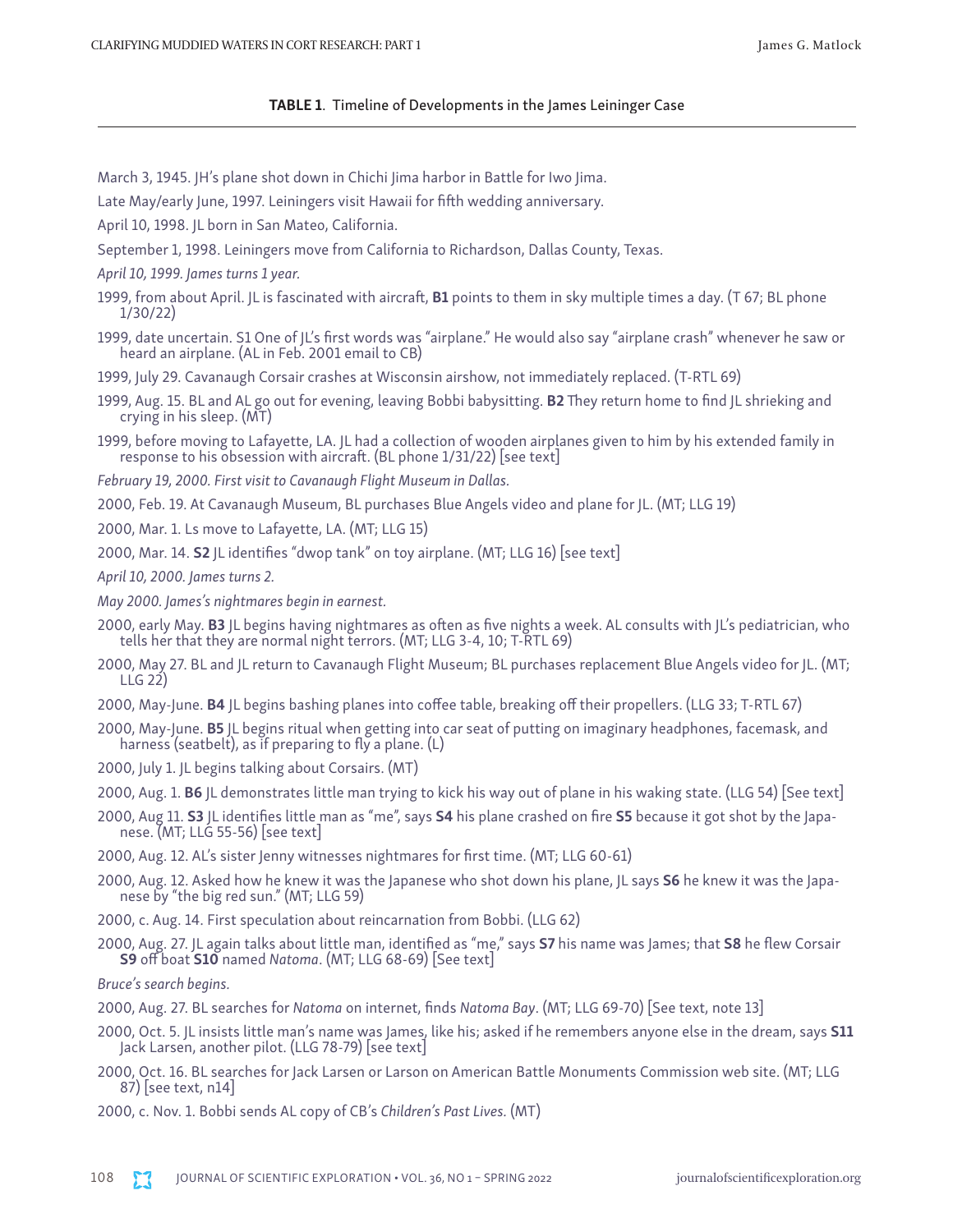#### TABLE 1 *continued*

- 2000, Nov. 25. JL points to photo of Iwo Jima in book*,* says S12 "That's where my airplane got shot down." (MT; LLG 91; T-RTL 73) [see text]
- 2000, Dec. 8. BL speaks with Leo Pyatt, the first *Natoma Bay* veteran he has been able to contact. (MT; LLG 97-98)
- 2000, Dec. 25. Bobbi gives James a retro-looking pedal airplane for Christmas. He is enamored of it and later is filmed riding in it.
- 2001, Jan. 6. BL makes a second search for Larson or Larsen, this time on www.escortcarriers.org. [n16]
- 2001, Jan. 7. BL finds and downloads list of people killed on aircraft carriers in World War II. James M. Huston, Jr., is included, along with the designation CVE-62, the *Natoma Bay.* [n17]
- *February 18, 2001. First contact with Carol Bowman.*
- 2001, Feb. 18. AL emails CB. Following her advice to encourage James to talk about his memories, nightmares reduce from 3-4 times per week to 1 time every week or every other week, although interest in planes continues. (MT; LLG xi, 101-3; date per CB 1/31/2022) [see text]

*April 10, 2001. James turns 3.*

- 2001, Apr. 10. JL receives first GI Joe doll as birthday gift, names it "Billie." (MT; LLG 104)
- 2001, late spring or early summer. **B7** JL begins drawing aircraft battle scenes, signs some James 3. Asked why, he says **S13** "I am the third James." (MT; LLG 105-6; T-RTL 73) [see text, n19]
- 2001, July 12–21. The Ls go on 10-day vacation to Hawaii, take 4-hour tour of Pearl Harbor. (BL 2/16/2021).
- 2001, summer. **S14** JL identifies Japanese planes as "Zekes" and "Bettys", says the "boy planes" were fighters and "girl planes" were bombers. (LLG 105)
- 2001, c. Sep. 1. JL says "before I was born, **S15** I was a pilot and **S16** my airplane got shot in the engine and **S17** crashed in the water and **S18** that's how I died." (MT; T-RTL 74) [see text]
- 2001, c. Sep. 1. B8 While playing with an airplane, JL stands up and salutes saying, "I salute you and I'll never forget." (MT; LLG 105)
- 2001, Oct. 30. JL goes to see Blue Angels perform at Sertoma Airshow in Lafayette and B9 conducts what the Leini- ngers are later told looks like a preflight check on a plane. [see text]
- 2001, Dec. 25. JL given second GI Joe doll for Christmas, names it "Leon." (MT; LLG 156)
- 2001–2002. B10 JL plays with GI Joe dolls daily, bathes with them, sleeps with them. (LLG 156)
- 2002, Mar. 1. CB calls regarding interest in JL story by *20/20*. (MT; LLG 106-7)
- 2002, Mar. 2. B11 James has nightmare on anniversary of JH's death, although this is not realized at the time. (LLG 209)

*April 10, 2002. James turns 4*

- 2002, before Apr. 15. B12 At local air show, JL mounts cockpit of Piper Cub, grabs headgear and puts it on "with chilling familiarity." (LLG 111)
- 2002, Apr. 15. B13 James makes cockpit in the closet of Bruce's home office from old car seat and other articles, plays at plane crashing. (MT; LLG 110; L)
- 2002, Apr. 30. Bruce receives letter from Leo Pyatt regarding *Natoma Bay* reunion in California in Sept. 2002. (MT; L)

*Summer 2002.* Strange Mysteries *pilot preparation and taping.*

- 2002, early May. JL remarks to Shalini Sharma: S19 Corsairs "get flat tires all the time." S20 "They always want to turn left on take-off." (MT; LLG 109; L) [see text]
- 2002, June 29. JL taped at Lone Star Flight Museum in Galveston for *Strange Mysteries* pilot. (LLG 113-14) [see text]
- 2002, July 2. CB and Shari Belafonte at Ls' house, Ls interviewed for *Strange Mysteries* pilot. JL says on camera S21 that Corsairs got flat tires when they landed. (MT; LLG 114-16; T-RTL 64; L) [see text]
- 2002, early July. Following *Strange Mysteries* taping, BL corresponds with ABC producer regarding Jack Larson. [T-E 200]
- 2002, July?. BL overhears JL, who likes B14 to pretend he was a singer, performing and addressing an imaginary audience about Pearl Harbor. He says, S22 "I was a Navy pilot and the Japanese shot me down." (BL email to CB, July 29, 2002) [see text]
- 2002, Sep. 2. Ls visit Dallas. B15 JL and cousin play war and "shoot Japs" at community swimming pool. AL tells JL that Americans won the war and he "goes nuts." (MT)

*September 8-10, 2002. Bruce attends* Natoma Bay *reunion in San Diego.*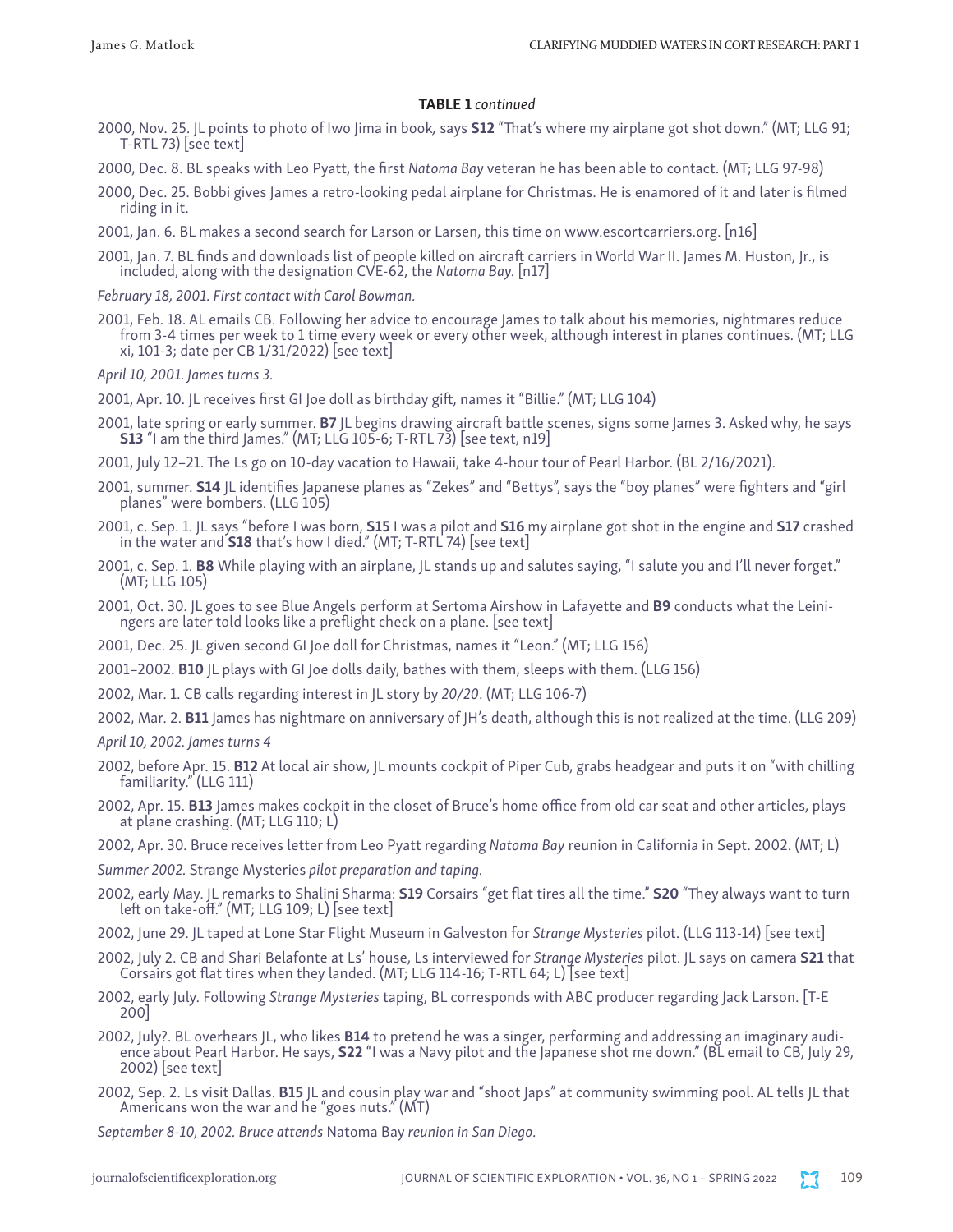#### TABLE 1 *continued*

- 2002, c. Sep. 9. At reunion, BL obtains documents showing a James M. Huston, Jr., died on Chichi Jima mission. (LLG 132-34) [see text]
- 2002, Sep. 14. BL posts inquiry for witnesses to Chichi Jima mission. (MT; LLG 139-40)
- 2002, Sep. 21-22. BL meets with Jack Larsen in Farmington, Arkansas. (MT; LLG 141-45; L) [see text]
- 2002, c. Sep. 25. BL receives war diary of JH's VC-81 squadron, confirming JH as the likely referent of JL's memories. (MT; LLG 146-47) [see text]
- 2002, Oct. 11. S23 JL tells parents he found them at "big pink hotel" in Hawaii. (MT; LLG 153-54) [see text]
- 2002, Dec. 5. BL receives 9 rolls of microfilmed records from *Natoma Bay* Association historian John DeWitt. (MT; LLG 154-55; L) [see text]
- 2003. Corsair acquired by Cavanaugh Flight Museum, replacing the one which crashed at airshow in 1999. (T 69)
- 2003, Feb. 17. AL locates AHB after lengthy search, calls her on the phone. (MT; LLG 198) [see text]
- 2003, Feb. 24. Ls receive package of photos from AHB. Included are photos of JH in front of Corsair. (MT; LLG 199) [see text]
- 2003, Mar. 2. B16 JL has first nightmare in a long time, as in 2002, on the anniversary of Huston's downing. (MT; LLG 209)
- 2003, June 3. BL is contacted by John Durham, responding to September 14, 2002, post re Chichi Jima mission. Durham witnessed downing of JH's plane. (LLG 213-14) [see text]
- 2003, mid-June. BL visits and interviews John Richardson, second witness to JH's downing, who saw the plane burst into flames after being hit in the engine. (LLG 216-17) [see text]
- 2003, Sep. 12-15. BL attends *Sargent Bay* reunion in San Diego, meets John Durham, Bob Skelton, and Ralph Clarbour, other witnesses to downing of JH's plane. (MT; LLG 220-25) [see text]
- 2003, Sep. 19. Shalini Sharma calls. Now a producer with ABC Primetime, wonders if Ls would tell JL's story again for *Primetime.* (LLG 228-29) | see text |
- 2003, Oct. 12–17. BL and AL come clean with AHB and *Natoma Bay* veterans re JL's memories of JH. (MT; LLG 230-33) [see text]
- 2003, Oct. 20. *Primetime* crew interviews AL and BL, films JL. During taping, package arrives with JH's effects sent to JL by AHB . (MT; LLG 237-38; L) [see text]
- 2003, Oct. 20. JL appears to recognize pewter statue of George Washington and Corsair model from *Natoma Bay* from JH's effects. B17 JL places statue on desk in his room. B18 JL smells model Corsair, says S24 it smells like aircraft carrier. (LLG 238; L) [see text]
- 2003, Dec. 25. JL given third GI Joe doll, names it "Walter," says S25 Billie, Walter, and Leon met him when he got to heaven. S26 He had named them because of their hair colors—the Billie doll had brown hair, the Leon doll was blond, and the Walter doll was a redhead. (LLG 156-57; L) [see text]
- 2003, Dec. or 2004, Jan. B19 BL pieces together map and asks JL where his plane went down. JL points to vicinity of Iwo Jima and Chichi Jima. (T-RTL 73-74)
- c. 2004, Jan. S27 When JL sees BL use sanding disk, picks it up and says he has been looking for one of those because there weren't enough record albums on *Natoma Bay*. (T-RTL 82)
- 2004, Feb. 1. When AL makes meatloaf for dinner for first time in JL's life, he eats a large portion and S28 explains, "We used to get this all the time on *Natoma Bay*." "I haven't had meatloaf since I was on the *Natoma Bay*. They always had good meatloaf on board the ship. I always enjoyed eating it." (MT; DOPS; T-RTL 82)
- 2004, Mar. 2. B20 JL has nightmare on anniversary of JH's death. (MT)

*April 10, 2004. James turns 6.*

*April 15, 2004.* Primetime Thursday *episode with Leininger segment broadcast.*

- 2004, April 16. BL receives call from Bob Greenwalt, who test-flew Corsairs with JH. (MT; LLG 240; L) [see text]
- 2004, c. Apr 16–25. JT emails CB then Ls' about investigation. After initial receptivity, Ls decide to postpone meeting JT until they have decided what they want to do with their story. (T-RTL 65)
- 2004, Aug. 1. AL tells JL they will meet JH's sister Anne at JH's squadron reunion. JL says S29 "It's not Anne, it's Annie." Says JH also had sister "Roof." "Roof" was 4 years older than Annie and Annie was 4 years older than JH. (MT; LLG 236; L)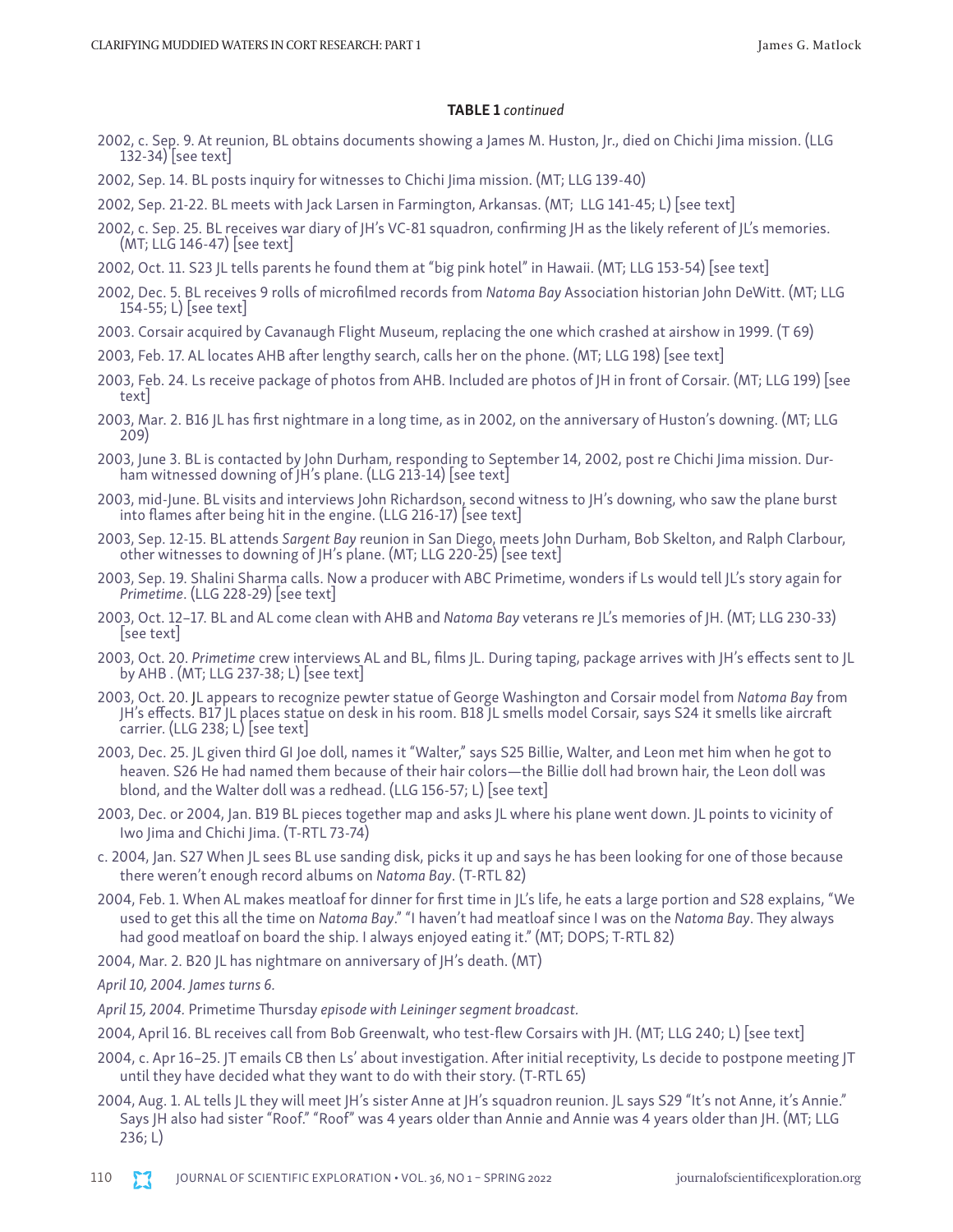# TABLE 1 *continued*

- 2004, Sept. 11. BL, AL, JL and Bobbi attend JH squadron reunion in San Antonio. S30 JL recognizes and names Bob Greenwalt by his voice. (MT; L; LLG 244) [see text]
- 2004, c. Sept 11. JL meets Anne Barron. (LLG 247-48). [see text]
- 2004, c. Sep. 12. S31 During tour of Nimitz Museum, JL notices five-inch cannon and remarks, "Natoma Bay had one of these." Asked where, correctly says "on the fantail." (LLG 249) [see text]
- 2004, Oct. 31. B21 At school, JL adds wings to pumpkin and paints it to resemble an F-16 Thunderbird. (MT; LLG 103; L)
- 2004, Dec.15. When AL enters his room with glass of wine, JL S32 talks about JH's father's alcoholism. (MT; LLG, 236-7; T-RTL 80-81; DOPS) [see text]
- 2005, Jan. 15. BL shows JL photo of Chichi Jima . S33 JL responds, "there were no fighters, only anti-aircraft fire "on this hop." (MT; L)
- 2005, Mar. 2. JL does not have nightmare on anniversary of JH's downing. (MT).
- 2005, Mar. 3. BL makes JL an FM-2 model. JL states S34 there was an antenna missing from the side. (MT; L) [see text]
- 2005, Mar. 7. S35 Looking at the FM-2 model, JL recalls using drop tanks as crude napalm bombs. "The planes would drop them. They would hit the ground and make a big fire." (MT; L; T-RTL 83; DOPS)
- 2005, Apr. 1. Greenwalt calls re History Channel show on Corsairs. JL watches, says S36 Japanese plane is not a Zero but a Tony, which "is smaller and faster than a Zero." (MT; LLG 239-40; DOPS; L)
- 2005, July 9. AL comments on case in CB's Past-Life Forum.
- 2005, Oct. 9. During evening walk with Bruce, Bruce asks James how his day went. James says "every day is like a carrier landing—if you walk away from it you're okay."

*April 10, 2005. James turns 7.*

- 2005, July 7. Skeptico blog posted after rerun of *Primetime Thursday* episode with JL segment.
- 2005, late Dec. AHB sends JL painting JH's mother had made of JH. On phone thanking her, S37 JL says, "Can I have the painting Mom made of you?" (LLG 236; DOPS; L)
- 2006, Jan. 16. AHB sends JL the painting her mother made of her, along with dated note. [see text, n35]

*April 10, 2006. James turns 8.*

- 2006, Aug. 30. Ls fly to Japan for two weeks to film *Mystery Experience—Unbelievable* for Fuji National Television in Tokyo. (MT; LLG 251-6)
- 2006, Sep. 4. Memorial service in Futami harbor on Chichi Jima for JH. S38 JL tells LL that he recognizes the direction from which JH arrived. [see text]

2006, mid-Sep. On way back from Japan, James draws his final, peaceful picture. (LLG 256) [see text, n38]

*April 10, 2007. James turns 9.*

2007. Ken Gross begins working on *Soul Survivor* with Ls.

*April 10, 2008. James turns 10.*

*April 10, 2009. James turns 11.*

2009, June. *Soul Survivor* published, rises to Number 11 on *New York Times* nonfiction bestseller list for week of June 28.

2009, Dec. 22. Ls appear on CNN's *Larry King Live* with Michael Shermer. JL's memories are fading.

2010. JT begins his investigation. (T 66–67)

*People*: AHB = Anne Huston Barron. AL = Andrea Leininger. BL = Bruce Leininger. CB = Carol Bowman. JH = James Huston, Jr. JL = James Leininger. JT = Jim Tucker. Ls = Leiningers.

*Sources:* L = B. Leininger (2021). DOPS = Tabulation of Division of Perceptual Studies (unpublished). LLG = Leininger & Leininger, with Gross (2009). MT = James 3 Master Timeline (unpublished). T-RTL = Tucker (2013). T-E = Tucker (2016).

*Feature Type:* B = Behavior. S = Statement.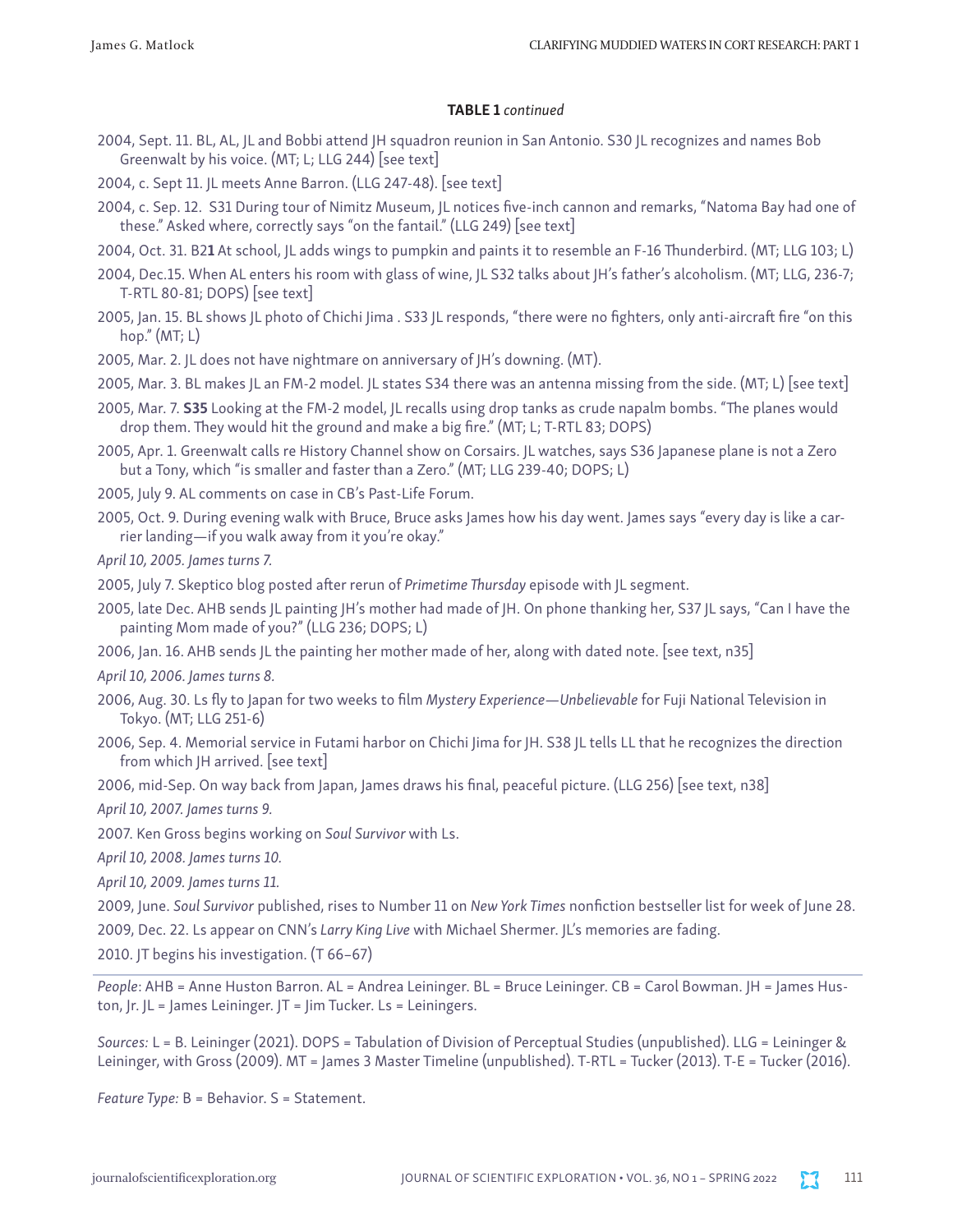Media appearances began before 2007, but most followed the book's publication in 2009. If we accept the Master Timeline as authoritative, then the discrepancies look more like lapses in memory than attempts to rewrite history. More concerning are the many dating errors in Bruce's BICS contest entry (B. Leininger, 2021). I do not understand why Bruce did not check his memory before submitting the essay. However, I do not see important alterations in the sequence of events, only in some assigned dates, so this is for me evidence of carelessness, nothing nefarious.

My investigation uncovered an important neglected aspect of the story, although it is new only in emphasis. Tucker (2013, p. 67) noted that prior to his first visit to the Cavanaugh Flight Museum, James was in the habit of pointing to planes flying overhead, but James's obsession with aircraft in infancy was more extensive than this. In her February 18, 2001, email to Carol Bowman, Andrea Leininger revealed that one of James's first words was "airplane" and that he was talking about airplane crashes "about 20 times a day." Moreover, the Master Timeline records the following for August 15, 1999: "Bruce, Andrea, Jenny and Greg go to food and wine event at the Fairmont. Bobbi was babysitting. When we got home James was shrieking and crying. First nightmare?" Together, these items suggest that James's awareness of the James Huston story may have been present at a subliminal level well before the first visit to the Cavanaugh Flight Museum.

James spoke not only about Huston's death, but about many aspects of Huston's experience as a pilot, and about his personal life as well. Huston had test-flown Corsairs and knew how they handled on take-off and landing. He had shot down both a Zeke and a Tony, so had familiarity with those planes. Many of James's statements (S2, S12, S19, S20, S24, S25, S28–S38) were made in response to things he saw or heard, suggesting the importance of recognition memory in past-life recall. Sudduth takes many of James's statements to be about matters of general knowledge that he could have gained by ordinary means. Sudduth (this issue, pp. 92, 95–96) seems to think that it is enough to assert that James might have acquired this information from unspecified sources in his environment, when for his thesis to be credible not only must Sudduth show what sources on what occasions, he must explain why that information just so happens to be related to Huston.<sup>40</sup>

James is reported to have made many statements more than once, but I have marked only the first instance of each. When it makes sense to treat a series of statements as a group (e.g., S29 and S31), I have not broken them down into discrete units. Altogether, I have documented 38 statements or statement groups. Of these, I judge two to be incorrect (he was flying a Corsair; he was killed at Iwo Jima) and two (S23, S25) as unverified. I count *Natoma* (S10) as

correct in reference to *Natoma Bay*, although others might wish to code it as partially correct. By my judgment, 34 of 38 statements or statement groups (89.4%) are correct in relation to James Huston, Jr.

Tucker (this issue) reports, "We were able to verify that some 30 of the statements ascribed to James were indeed accurate for Huston" (p. 84), in close agreement with my tally. In another place (Mills & Tucker, 2015, p. 316), he reported a substantially higher total of 58 statements, 42 (72.4%) of which were correct for Huston. At my request, Tucker sent me the DOPS coding tabulation on which he based this number. In a few instances, Tucker learned of details that I had not seen elsewhere and with his permission I incorporated these into Table 1, acknowledging them as from DOPS. Overall, I see no important discrepancies between our counts. The differences are largely attributable to the DOPS practice of breaking down into separate statements longer locutions that I have treated as units and DOPS counting as unverified statements for which Tucker was unable to get independent confirmation through either documents or interviews.

Tucker (2013, 2016; Mill & Tucker, 2015) and I agree that James Huston, Jr., is the proper referent of James's memories. I think we may take September 25, 2002, as the approximate date the case was solved. This was the date that John DeWitt sent the VC-81 squadron war diary to Bruce. Prior to receiving the war diary, Huston's association with the *Natoma Bay* and his death during the Battle for Iwo Jima were known to Bruce, but he had insufficient information to evaluate the match of James's memories with Huston.

James expressed his identification with Huston not only through his memory claims, but through his behaviors. I have documented 21 of James's behaviors seemingly related to James Huston, Jr. Several of James's memories and behaviors have an "early-bird"<sup>41</sup> status, due to having been recorded before the case was solved. I consider these important early-bird items next.

#### Early-Bird Statements and Behaviors

Normally in reincarnation case studies, a child's earlybird statements about the previous life consist of items recorded in writing before attempts at their verification begin (e.g., see Stevenson & Samararatne, 1988).<sup>42</sup> Because no list of James's statements existed when Ken Gross started working with the Leiningers in 2007, James's earlybird statements are established through emails, indirectly through internet searches, or mentions in the *Strange Mysteries* pilot, dated from before James Huston, Jr., was identified in the last week of September 2002. This is a retrospective listing, compiled after the case was solved, so James's behaviors corresponding to Huston are evident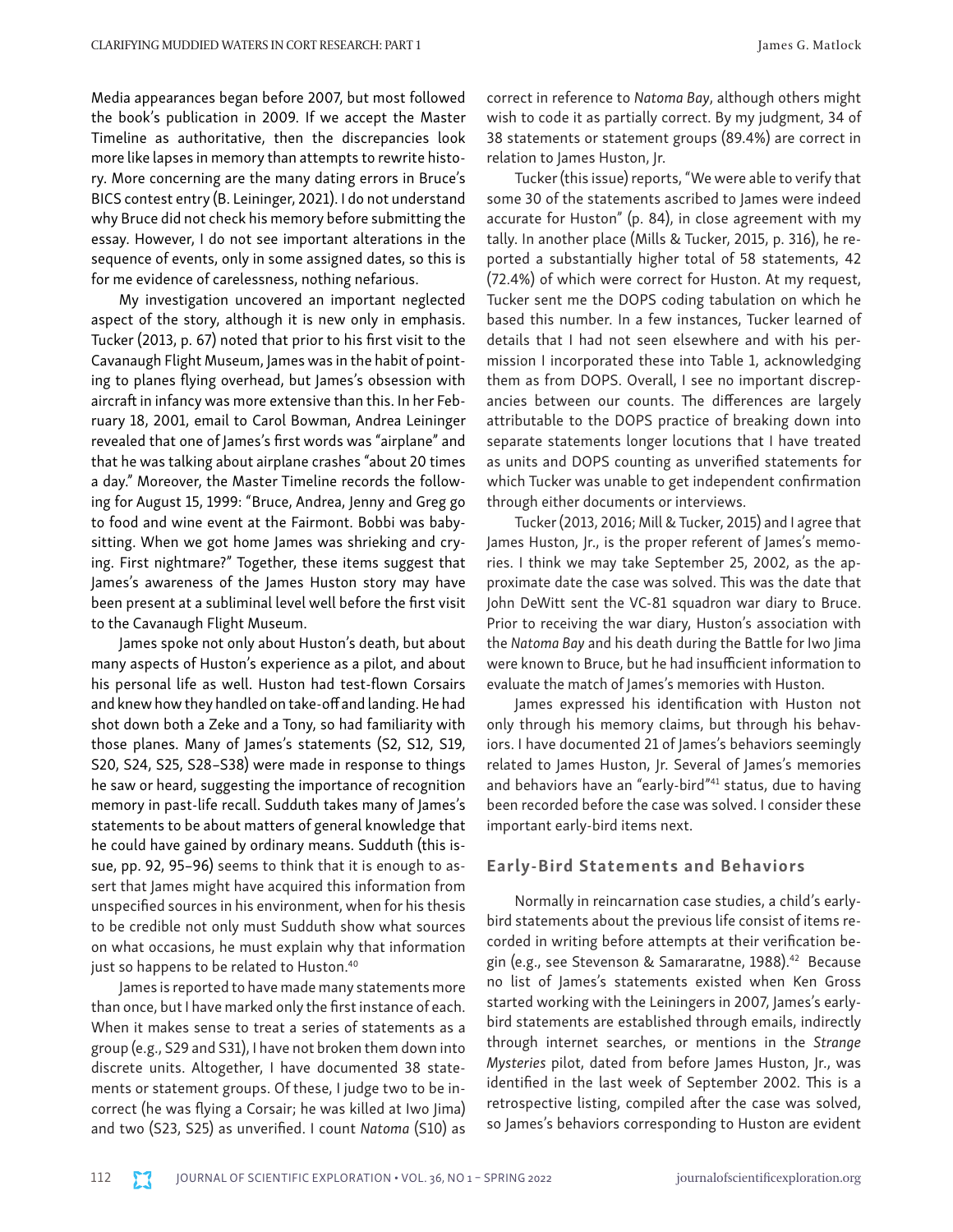and can be included along with his statements.

Tucker has provided two accounts of James's early-bird statements and behaviors. In *Return to Life* (2013, p. 78) he listed 8 early-bird statements and 2 behaviors (James's nightmares and his signing his drawings "James 3"). In his *Explore* paper, which highlighted the *Strange Mysteries* pilot, Tucker (2016, p. 204) also listed 8 statements, but they are in some measure different from those in *Return to Life*. The *Strange Mysteries* pilot does not refer to Jack Larsen or *Natoma Bay,* but it has Andrea relating that James said, "I was a pilot and my airplane got shot in the engine and crashed in the water and that's how I died" and James stating that Corsair tires had a tendency to go flat when the planes landed. Also, although James's nightmares are mentioned in the *Strange Mysteries* pilot, his drawings are not, so Tucker's *Explore* list includes only the nightmares as behavioral memories.43

Sudduth (2021c, pp. 998–1002) chose to focus his critique on Tucker's *Explore* paper (2016), but as Tucker (this issue) points out, in the process he added other items, not all derived from sources with early-bird status (e.g., a web post by Andrea Leininger, 2005, in which she gave a discrepant account of what James said about how Huston died: In this place, and here alone, James is said to have remembered drowning in a submerged plane). Sudduth (this issue) justifies his expanded list on the grounds that "it was another way of highlighting the problems in Tucker's uncritical and dubious dependence on the case's alleged early-bird items" (p. 94), but Sudduth's list then is no longer a list of early-bird items and he should have considered the full inventory of James's statements and behaviors documented in *Soul Survivor* and presented in Table 1.44 Sudduth (2021c, pp. 998, 1001) listed 12 items, the most significant of which he discounted, and because the remainder he considered to be of a general nature ("I was a pilot," "I flew a plan [sic] off a boat," "The Japanese shot my plane down," "My plane crashed and sank in the water") he concluded that the identification of James Huston, Jr., as the referent of James's memories was unjustified and that the case remained unsolved.

In Table 2, I furnish my own list of early-bird items, including some from emails to Carol Bowman not available to Tucker and Sudduth. Despite Sudduth's objections, I have accepted the searches for *Natoma* and Jack Larsen as indicative of James's having mentioned these names, because I cannot understand why else Bruce would have searched for them when he did. Similarly, I have accepted the narrator of the *Strange Mysteries* pilot stating the downing of the plane occurred at Iwo Jima as indicative of James's having said that.

Sudduth (this issue) emphasizes the need to verify early-bird items. He says, "the ABC program only documents the Leiningers telling of the story in spring of 2002. Documenting *what* they said is not equivalent to documenting the *accuracy* of what they attributed to James" (p. 95, his emphasis). This should go without saying. The value of early-bird items is that they rule out the possibility that witnesses' memories were improved after a case has been solved, but the statements' applicability to the previous person must still be evaluated. Statements may be evaluated in one of two ways, either through witness testimony or through written or other records. Of 30 published early-bird cases, 15 have records (often medical or autopsy reports) related to the previous person and these help to mitigate problems of witnesses' memory about the previous life, in the same way that early-bird records serve to mitigate memory problems regarding what a case subject said (Matlock, 2021). Tucker (2016, p. 204) showed the basis of the verifications of the early-bird statements and behaviors covered in the *Strange Mysteries* pilot. In Table 2, I do the same for my items.

My list includes 12 statements and 3 behaviors, several documented in more than one early-bird source. The statement that Huston was flying a Corsair is incorrect. I count his statement that he died at Iwo Jima as incorrect, but it could be argued that it is partially correct, because although Huston died at Chichi Jima, he was on a mission that was part of the battle for Iwo Jima. All the remaining 10 statements or inferred statements are correct for James Huston, Jr., and James's three behavioral memories fit Huston's experience as well. It is hard to avoid the conclusion that James Leininger was recalling the life and death of James Huston, Jr., from these early-bird items alone.

Had someone documented James's statements about the previous life before Bruce began to verify them, we would still have a substantial list of early-bird items, even if we took the date at which Bruce began his search for *Natoma* (August 27, 2000) as the cut-off date for early-bird testimony. By then, James was reported to have made 10 statements (including the core ones about how Huston died) and demonstrated 6 behaviors (including acting out Huston's kicking the plane's canopy in both his sleep and waking states), all of which, with the exception of flying a Corsair and having died at Iwo Jima, are correct for Huston.

## Sudduth's Timeline Debunked

Sudduth's analysis is heavily dependent on an unsubstantiated chronology. This is what accounts for his conviction that the Leiningers altered their story in order to make it into a convincing tale of reincarnation.

In his journal paper (2021c), supplementary blog (2022), and now in his response to Tucker's reply (this issue), Sudduth privileges a timeline of events that Bruce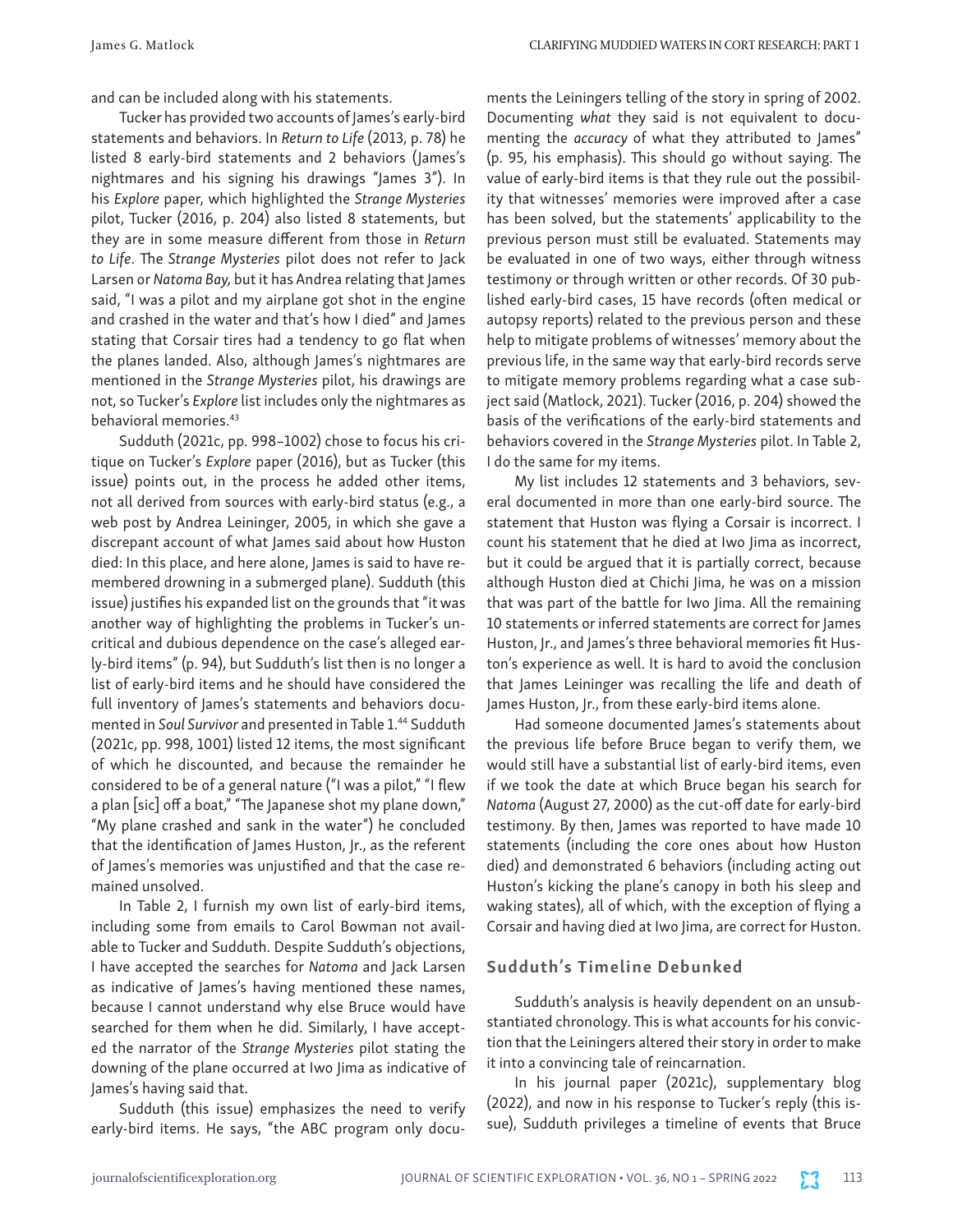#### TABLE 2. James Leininger's Early-Bird Statements and Behaviors

| <b>Statement / Behavior</b>                                                                                         | <b>Early-Bird Source</b>                                                                                                                                  | <b>Source of Match to Huston</b>                                                                                                                                             |  |  |  |
|---------------------------------------------------------------------------------------------------------------------|-----------------------------------------------------------------------------------------------------------------------------------------------------------|------------------------------------------------------------------------------------------------------------------------------------------------------------------------------|--|--|--|
| <b>Early-Bird Statements</b>                                                                                        |                                                                                                                                                           |                                                                                                                                                                              |  |  |  |
| He had been a (Navy) pilot.                                                                                         | AL to CB; BL to CB; SM                                                                                                                                    | WD; AAR                                                                                                                                                                      |  |  |  |
| He had flown off a boat.                                                                                            | AL to CB; SM                                                                                                                                              | WD; AAR                                                                                                                                                                      |  |  |  |
| The boat was named Natoma (Bay).                                                                                    | Inferred from BL's search for Natoma<br>on Aug. 27, 2000.                                                                                                 | WD; AAR                                                                                                                                                                      |  |  |  |
| His plane was shot by the Japanese.                                                                                 | BL to CB; SM                                                                                                                                              | WD; AAR                                                                                                                                                                      |  |  |  |
| His plane was shot in the engine.                                                                                   | S M                                                                                                                                                       | 4 eyewitness reports                                                                                                                                                         |  |  |  |
| His plane crashed on fire.                                                                                          | AL to CB; SM                                                                                                                                              | 4 eyewitness reports                                                                                                                                                         |  |  |  |
| His plane crashed in the water.                                                                                     | AL to CB; SM                                                                                                                                              | WD; AAR                                                                                                                                                                      |  |  |  |
| That's how he died.                                                                                                 | <b>SM</b>                                                                                                                                                 | WD; AAR                                                                                                                                                                      |  |  |  |
| This happened at Iwo Jima (or during<br>the Battle for Iwo Jima).                                                   | Inferred from SM narration.                                                                                                                               | WD; AAR                                                                                                                                                                      |  |  |  |
| There was another pilot with him,<br>Jack Larsen.                                                                   | Mention of Jack Larsen inferred from<br>BL's search for Larsen or Larson on<br>several occasions, beginning Oct. 16,<br>2000.                             | AAR                                                                                                                                                                          |  |  |  |
| He was flying a Corsair.                                                                                            | AL to CB; SM                                                                                                                                              |                                                                                                                                                                              |  |  |  |
| Corsairs got flat tires when they<br>landed.                                                                        | <b>SM</b>                                                                                                                                                 | Bob Greenwalt, who had test flown Cor-<br>sairs with JH. Also confirmed by naval<br>historian contacted by SM producers.                                                     |  |  |  |
| <b>Early-Bird Behaviors</b>                                                                                         |                                                                                                                                                           |                                                                                                                                                                              |  |  |  |
| Recurrent nightmares of kicking canopy<br>of plane, unable to open it.                                              | AL to CB; SM                                                                                                                                              | Unverified, but plausible for JH.                                                                                                                                            |  |  |  |
| Drawings of battle scenes, mostly naval,<br>several signed "James 3", one showing<br>flak in air surrounding plane. | Although not mentioned in any dated<br>source, it is clear that JL drew these be-<br>ginning when he was 3 years old, before<br>the identification of JH. | A great deal of flak was shot at planes on<br>the Chichi Jima mission, per AAR. A flak hit is<br>believed to have brought down JH's plane. JH<br>was Jr., making JL James 3. |  |  |  |
| JL liked to pretend he is a singer and<br>stands on head of parents' bed and sings.                                 | <b>BL</b> to CB                                                                                                                                           | AHB told Ls that JH had a good singing voice,<br>sang on radio in choir. (LLG 197)                                                                                           |  |  |  |

\*The AAR may be consulted in the Psi Open Data repository (see Note 8) under the name "Table 2 AAR report of Chichi Jima mission."

*People:* AHB = Anne Huston Barron. AL = Andrea Leininger. BL = Bruce Leininger. CB = Carol Bowman. JH = James Huston, Jr. JL = James Leininger.

*Early-bird sources*: AL to CB = email from AL to CB, Feb. 18, 2001. BL to CB = email from BL to CB, July 29, 2002. *SM* = *Strange Mysteries* pilot, May 2, 2002.

*Verification sources*: AAR = Natoma Bay Chichi Jima mission aircraft action report.\* LLG = Leininger & Leininger, with Gross (2009). WD = VC-81 squadron war diary.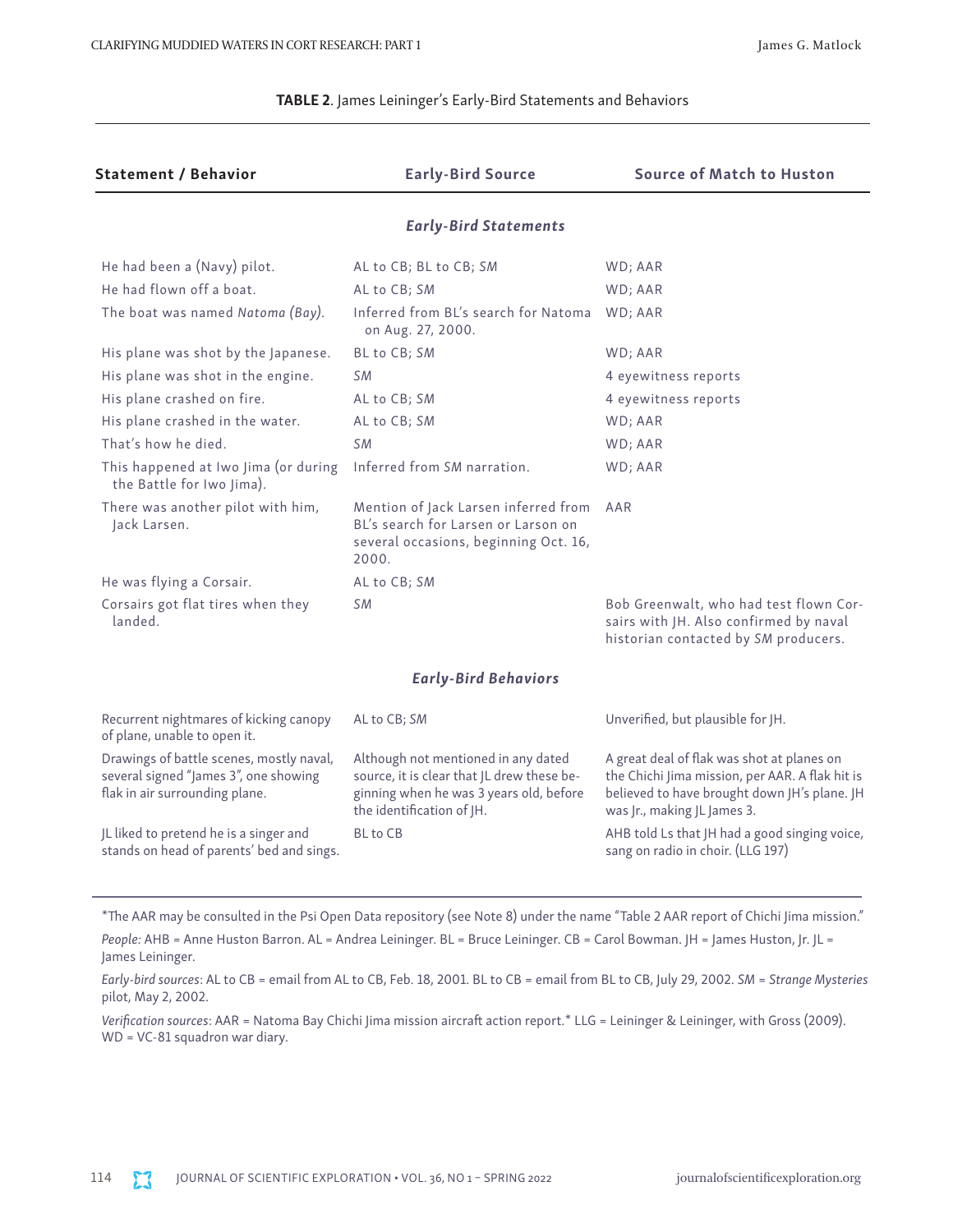| <b>Event</b>                                                                                                                      | 2003 Chronology<br>(prepared for DeWitt) | 2009 Chronology<br>(Soul Survivor)                                  | <b>Table 1 Chronology</b><br>(present article)                                                                                 |
|-----------------------------------------------------------------------------------------------------------------------------------|------------------------------------------|---------------------------------------------------------------------|--------------------------------------------------------------------------------------------------------------------------------|
| JL identified himself as the<br>little man in the plane and<br>said he was flying a Corsair<br>that had taken off from a<br>boat. | Late Sep. - Oct. 2000                    | Aug. 27, 2000, according to<br>Sudduth, omitting earlier<br>Aug. 11 | Aug 11, 2000, repeated on Aug. 27,<br>2000                                                                                     |
| He flew off a boat named<br>Natoma.                                                                                               | Late Oct.-Nov. 2000                      | Aug. 27, 2000                                                       | Aug. 27, 2000. That night, BL<br>searched for Natoma and found<br>Natoma Bay-dated search results.<br>[n13]                    |
| Jack Larsen flew with him.                                                                                                        | Late Oct.-Nov. 2000                      | Oct. 5, 2000                                                        | October 5; on Oct. 16 BL searched<br>for Jack Larsen/Larson on the<br>ABMC site-dated search results.<br>$\lfloor n14 \rfloor$ |
| Initial correspondence be-<br>tween AL and CB.                                                                                    | July-Aug. 2000                           | Jan.-Feb. 2001                                                      | February 18, 2001-dated email.                                                                                                 |

### TABLE 3. Comparison of Dates for Major Events in Different Chronologies

*People:* AL = Andrea Leininger. BL = Bruce Leininger. CB = Carol Bowman. JL = James Leininger.

*Organization:* ABMC = American Battle Monuments Commission.

prepared for *Natoma Bay* Association historian John DeWitt in or around September 2003, a copy of which he secured from DeWitt's daughter Lucinda (Sudduth, 2021c, p. 987). That timeline presents a substantially different chronology than *Soul Survivor*, but because it was composed well before the book was written, Sudduth has confidence in it. If the dates of Bruce's searches do not fit the 2003 timeline, Bruce must have performed them for some reason other than James's having said the names, Sudduth reasons. Similarly, because the dates given in the 2003 timeline for the involvement of Carol Bowman suggest something different from what is said in *Soul Survivor*, Sudduth concludes that Bowman's involvement in the case has been recast in the interests of the story the Leiningers wish to tell. Table 3 provides a comparison of entries from the 2003 and 2009 chronologies with that presented in Table 1 of the present article, which for the first time provides a secure date for Andrea's initial email to Carol Bowman.

Sudduth comments on the comparison of the 2003 and 2009 timelines as follows:

The official [2009] chronology places each of these facts at a later date than the 2003 Chronology, as little as about a month and as great as six to nine months. The later the date when James makes the claims attributed to him, the more opportunity there is for ordinary sources to shape his claims. Not only because there are more opportunities for exposure to sources, but his verbal skills would have been more developed and so also his capacity for internalizing information, and eventually he would have had reading skills. (Sudduth, 2021c, p. 988)

No doubt, but Sudduth has the chronologies reversed—for the first three items, it is the 2003 chronology which is later than the 2009 one. I see no justification for preferring the 2003 chronology, which is not anchored in dated documents. This conclusion is important especially when it comes to appreciating Bowman's role in the case. The date of her initial correspondence with Andrea appears earlier in the 2003 chronology and if one accepts its dates. it precedes the other events. However, the email to Bowman was sent and received on February 18, 2001, well after the other events rather than before them. "Regardless of *when* (on a calendar date) Bowman got involved, the crucial issue is whether she gave her advice to the Leiningers before or after James began making apparent past-life claims," Sudduth (2021c, p. 989; emphasis his) says. He is right about that, of course, and the dated documents leave no doubt about the matter.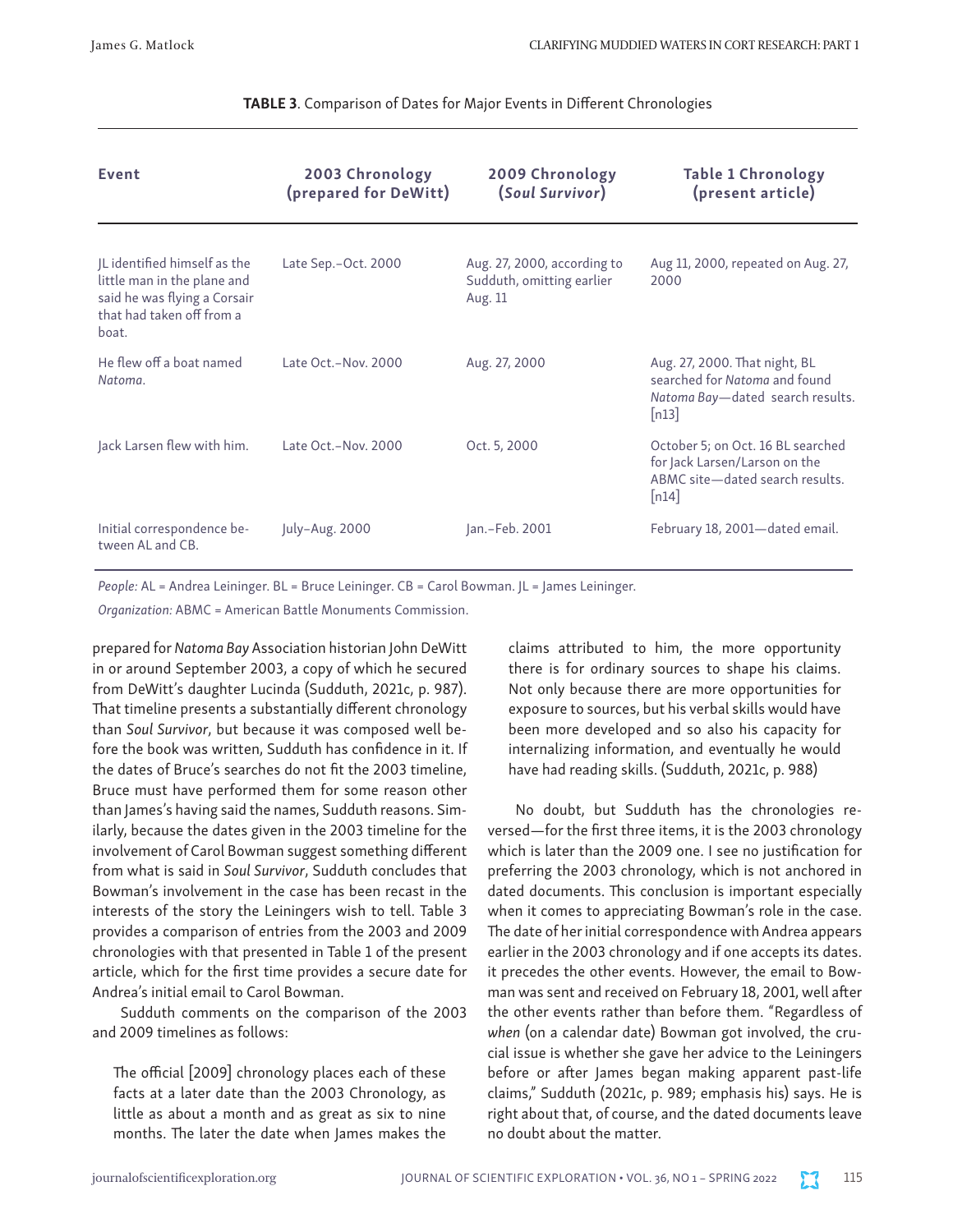#### Clarifying Muddied Waters

Without question, the Leiningers are responsible for much of the confusion regarding this case, thanks to their inconsistent descriptions and dating of events in speaking and writing. They are not alone in contributing to the confusion. Sudduth (2021c, pp. 988–989) draws attention to Bowman's Foreword to *Soul Survivor* (Leininger & Leininger, with Gross, 2009, p. xii), wherein she wrote that when she called the Leiningers in March 2002 on behalf of ABC, Andrea told her that following her recommendations of the previous year, James's nightmares had all but ceased. Andrea also told Bowman that James had been talking about the type of plane he flew (a Corsair), the name of the aircraft carrier (*Natoma*), and the name of one of his pilot friends (Jack Larsen). James actually had related all these memories before Andrea wrote to Bowman in February 2001, but because Andrea had not included the last two in her email and she and Bowman had not spoken since they were new to Bowman and she gained the impression that James had mentioned them following her recommendation to encourage him to speak about his memories during the day. Because Bowman's comment contradicts the narrative of *Soul Survivor*, and that contradiction is not explained, it is for Sudduth evidence that the Leiningers have altered the chronology in the interests of promoting a reincarnation interpretation of the case.

Fortunately, this case includes securely dated events at all stages, so it is possible to construct a reliable timeline and then view other chronologies in relation to it. When that is done, the 2003 timeline Sudduth employs is shown to be untenable. The only reason to favor it is to press an alternative reading of the case, but this is an alternative reading without foundation. Even absent the emails to Bowman, there were dated search downloads that suggested problems with the 2003 timeline, but Sudduth (2021c, 2022, this issue) seeks to explain these away so that he can use the 2003 timeline to cast doubt on the Leiningers' story. He also repeatedly makes demonstrably false claims about the Leiningers' narrative, even after having been corrected.<sup>45</sup> In Part 2 of this article, to appear in the Winter 2022 issue of this journal, I examine other problematical aspects of Sudduth's critique, address the epistemological concerns he raises in his reply to Tucker (this issue), and reflect on lessons for reincarnation case studies that may be gleaned from the exchange between Tucker and Sudduth (this issue).

### **NOTES**

<sup>1</sup> The *Primetime Thursday* segment featuring the Leiningers (ABC News, 2004, 2005) may be viewed on You-Tube,<https://www.youtube.com/watch?v=Uk7biSOzr1k>

- <sup>2</sup> Bowman has been much ridiculed for this suggestion, which is the recommended treatment strategy for dealing with posttraumatic nightmares (Spoormaker, 2008) and was urged to good effect also by a Canadian physician in the apparent (unsolved) reincarnation case of Heidi Hornig (Mills, 1994).
- Personal communication from Carol Bowman, February 2022. Andrea Leininger's contributions to Bowman's forum from 2004 have been lost. A single post from 2005 (A. Leininger, 2005) survives.
- Sudduth has shown in previous writings (2009, 2013, 2016) that he is strongly skeptical of postmortem survival in any form and believes "living agent psi" is capable of explaining the whole of the evidence put forward for it.
- <sup>5</sup> The changes in the blog are preserved by the Wayback Machine. The original September 20, 2021, version may be viewed here: [https://web.archive.org/](https://web.archive.org/web/20211120233751/http:/michaelsudduth.com/crash-and-burn-james-leininger-story-debunked/) [web/20211120233751/http://michaelsudduth.com/](https://web.archive.org/web/20211120233751/http:/michaelsudduth.com/crash-and-burn-james-leininger-story-debunked/) [crash-and-burn-james-leininger-story-debunked/.](https://web.archive.org/web/20211120233751/http:/michaelsudduth.com/crash-and-burn-james-leininger-story-debunked/) On September 25, 2021, Sudduth removed the sentence, "The James Leininger story is a sham" and substituted "fallacious reasoning" for "bogus reasoning." The September 25, 2011, language holds as of January 19, 2022.
- <sup>6</sup> I use "reincarnation case" in preference to Stevenson's "case of the reincarnation type," usually without qualifiers such as "apparent" or "seeming," out of convenience. More precisely, a "reincarnation case" is a spontaneously occurring set of events that includes one or more common features, among them past-life memories. A case has been investigated, in contrast to an anecdotal account of such occurrences, which has not been investigated. Most reincarnation cases are suggestive of reincarnation but the terminology makes no assumptions about how best to interpret them.
- <sup>7</sup> Sudduth (2021c) cites the Hay House UK edition of *Soul Survivor*, given in his reference list as "Leininger, B., & Leininger, A. (2009). *Soul survivor*. Hay House UK," rather than the original American edition (Leininger & Leininger, with Gross, 2009). By omitting Ken Gross from the authorship, Sudduth leaves the impression that the Leiningers alone are responsible for the book. When I spoke with Ken Gross by telephone in March 2022, he confirmed that he and the Leiningers worked out the Master Timeline in preparation for his writing. Tucker (Mills & Tucker, 2015, p. 317; Tucker, 2013, pp. 78–79; Tucker, 2016, p. 203) refers to notes made by Andrea Leininger which were lost, either before or after the publication of *Soul Survivor*, but Bruce does not recall using notes in constructing the Master Timeline and any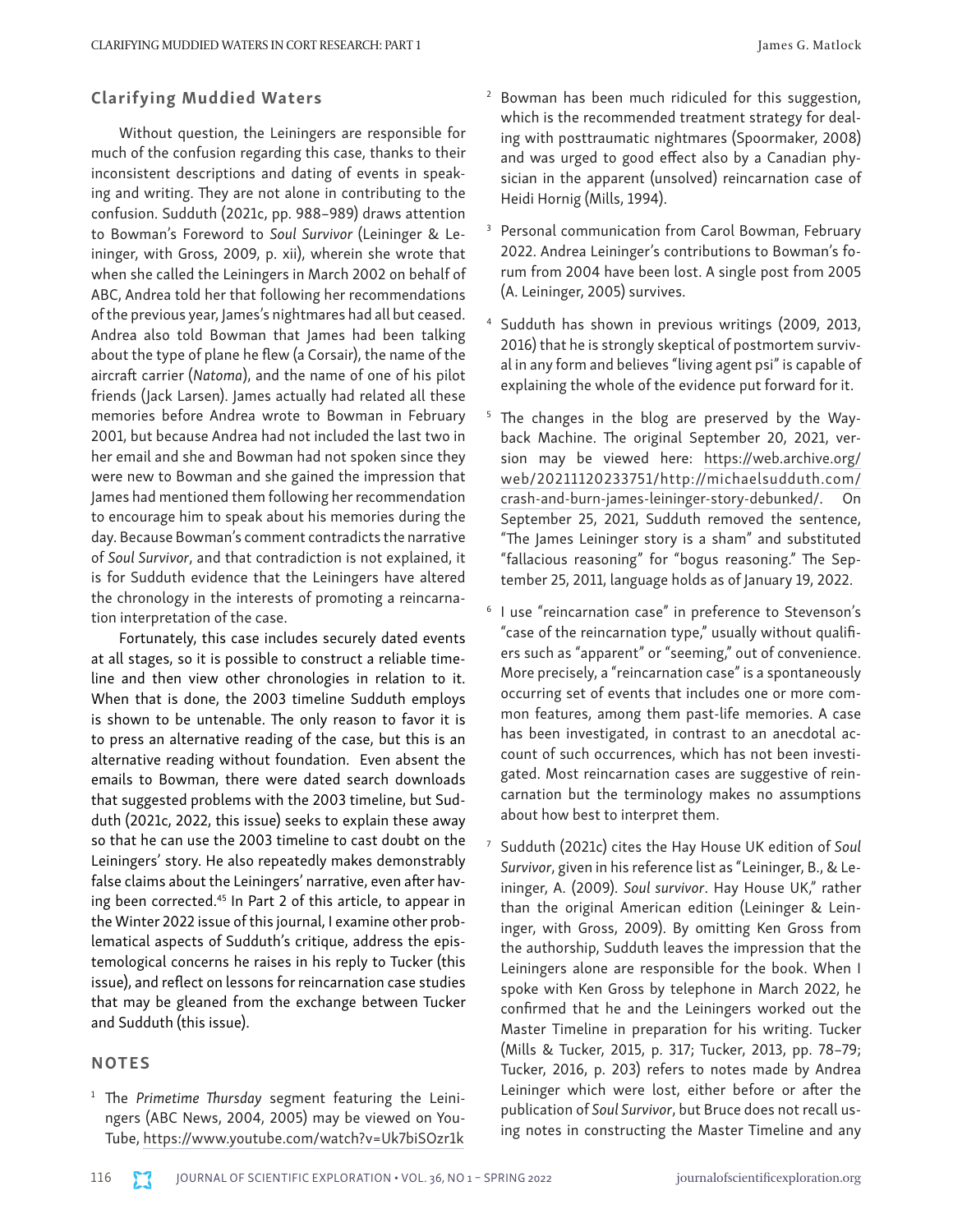notes of James's statements may not have been dated. The Master Timeline in places includes more exact dates than are given in *Soul Survivor*, but the book seems rather clearly to draw from it. For more on the book's composition, see Gross (2009). The Master Timeline was among the documents provided Jim Tucker in 2010. It is undated, but its last entry is James's birthday in 2007 and I see no reason to doubt that it was created that year. I was sent a PDF that seems to have been produced from a Microsoft Word file.

- <sup>8</sup> The documents are collected under a single URL [\(https://](https://open-data.spr.ac.uk/dataset/supporting-documents-clarifying-muddied-waters-part-i-secure-timeline-james-leininger-case) [open-data.spr.ac.uk/dataset/supporting-documents](https://open-data.spr.ac.uk/dataset/supporting-documents-clarifying-muddied-waters-part-i-secure-timeline-james-leininger-case)[clarifying-muddied-waters-part-i-secure-timeline](https://open-data.spr.ac.uk/dataset/supporting-documents-clarifying-muddied-waters-part-i-secure-timeline-james-leininger-case)[james-leininger-case\)](https://open-data.spr.ac.uk/dataset/supporting-documents-clarifying-muddied-waters-part-i-secure-timeline-james-leininger-case) in the Psi Open Data repository, from which they may be downloaded collectively or individually as PDF files. Bruce will provide the Microsoft Word appendix to his BICS contest entry upon request and will open his extensive document archives to any researcher who wishes to visit him in Lafayette, Louisiana. Those who wish to contact Bruce should write to bleininger@patriceandassociates.com. He will supply photocopies of documents at the cost of 75 cents per page, plus shipping.
- <sup>9</sup> This paragraph is informed by personal communications from Bruce Leininger in February 2022 as well as an email from Andrea Leininger to Carol Bowman on February 18, 2001. The following narrative follows the account given in *Soul Survivor* (Leininger & Leininger, with Gross, 2009), with occasional supplementary information from other sources.
- <sup>10</sup> The nightmare precursor is taken from the Master Timeline.
- <sup>11</sup> In *Soul Survivor* (Leininger & Leininger, with Gross, 2009, p. 21), this video is identified as "It's a Kind of Magic," but as Sudduth (2021c, p. 947) points out, this is incorrect. The correct title is *Blue Angels: Around the World at the Speed of Sound* (it includes the track of a song called "It's a Kind of Magic"). The original full-length video was posted on YouTube in 2020 (Atkeison, 2020).
- <sup>12</sup> This last comes from a personal communication from Bruce Leininger, February 2022. He purchased a replacement video three months later when they returned to the museum with James's cousin on May 27, 2000. A photo taken at the museum, stamped with that date, appears in *Soul Survivor*.
- <sup>13</sup> Bruce's search for *Natoma*, dated August 27, 2000, appears in the Psi Open Source repository (see note 8) as "13 American Naval Fighting Ships."
- <sup>14</sup> Bruce's first search for Larsen or Larson, dated October 16, 2000, appears in the Psi Open Source repository (see note 8) as "14 Original search results for Jack Larsen."
- <sup>15</sup> In Soul Survivor (Leininger & Leininger, with Gross, 2009, p. 91), this quotation is given as "when my plane was shot down." (However, in the Master Timeline and other places, it appears as "where my airplane got shot down.") To Sudduth (2021c, p. 994) this suggests a deliberate attempt by the Leiningers to make James's statements appear more consistent with Huston's experience than they were. Tucker (this issue) discusses how the change may have come about. I think it is best to assume that James said some version of "where my plane was shot down" and that we should count this statement as incorrect or, at best, partially correct, because Huston did not die at Iwo Jima, but rather at Chichi Jima during a mission in support of the battle for Iwo Jima.
- <sup>16</sup> Bruce's second search for Larsen or Larson, dated January 6, 2001, appears in the Psi Open Source repository (see note 8) as "16 Second Larson search."
- <sup>17</sup> Bruce's search for list of fatalities associated with aircraft carriers, dated January 7, 2001, appears in the Psi Open Source repository (see note 8) as "17 Killed in action."
- $18$  Bowman sent me a copy of the first page of this email so I could verify the date and contents, but prefers not have it made publicly available for ethical reasons having to do with client privilege.
- <sup>19</sup> James's drawing of a naval scene with flak surrounding a plane, signed James 3, appears in the Psi Open Source repository (see note 8) as "19 James 3 drawing."
- <sup>20</sup> For an account of this effort, see Tucker (2016, p. 200). The *Strange Mysteries* pilot provides one of the earliest documentations of James' memories and is the piece on which Tucker (2016) concentrates his attention.
- <sup>21</sup> Personal communication from Bruce Leininger, February 2022.
- <sup>22</sup> Bowman sent me the header and excerpt from this email so that I could verify the date and contents but prefers that it not be made publicly available.
- <sup>23</sup> See *Soul Survivor* (pp. 153–154). The Leiningers were in a different section of Honolulu with James and did not come near the Royal Hawaiian on that occasion (Bruce Leininger, personal communication, February 2022). Although Huston's remains were never recovered, there is a tablet in his name at the American Battle Monuments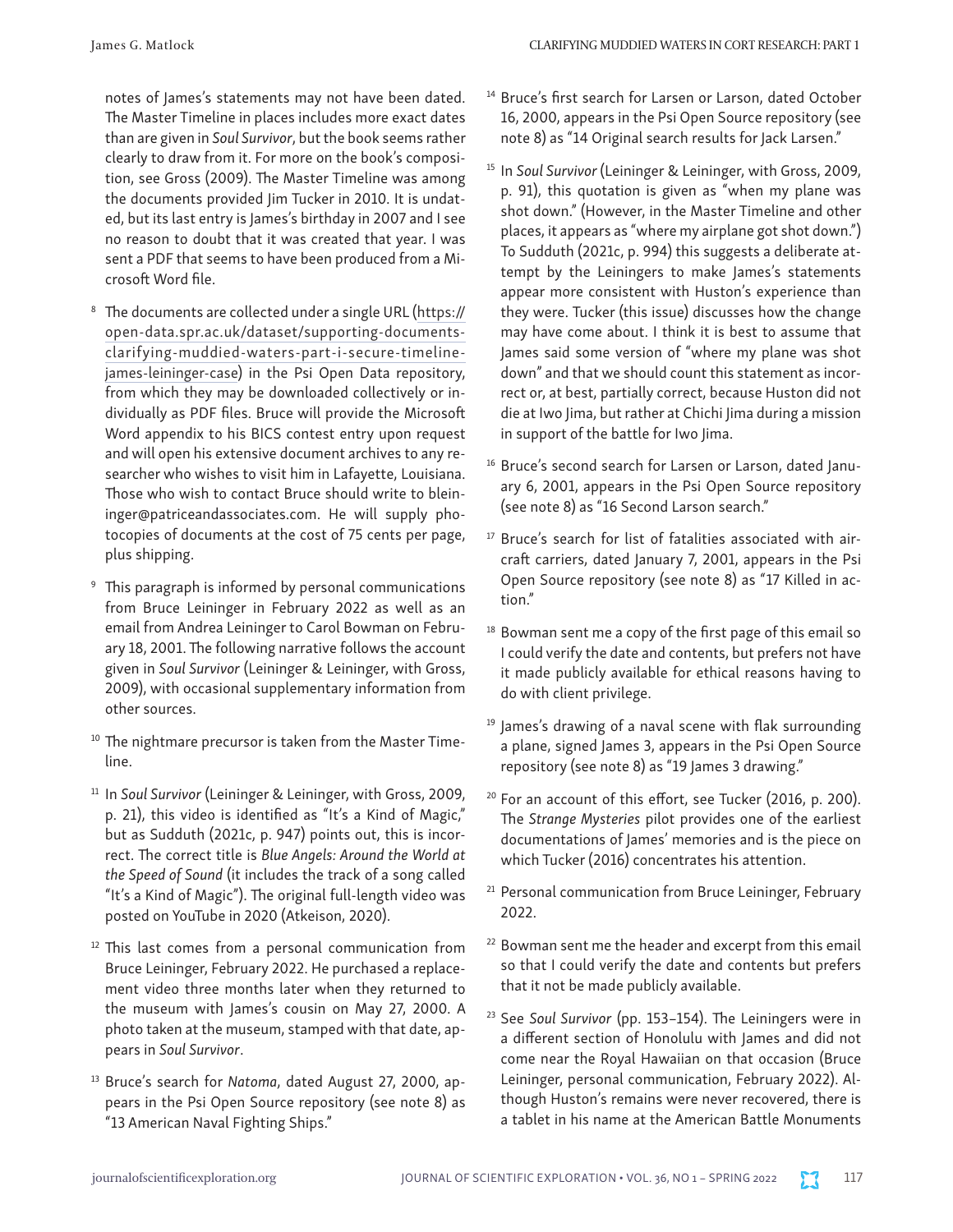Commission's National Memorial Cemetery of the Pacific in Honolulu, viewable here: [https://www.abmc.gov/de](https://www.abmc.gov/decedent-search/huston%3Djames-1)[cedent-search/huston%3Djames-1](https://www.abmc.gov/decedent-search/huston%3Djames-1).

- <sup>24</sup> Sudduth (2021c, pp. 979–980, 984; this issue, p. 98) has repeatedly asserted that this information was "redacted" from *Soul Survivor* because it was inconvenient to the Leiningers. However, a lengthy passage from the VC-81 war diary giving many of the same details is quoted in the book (Leininger & Leininger, with Gross, 2009, pp. 146–147). Sudduth hammers the Leiningers for ignoring the aircraft action report, but the VC-81 war diary has essentially the same information. Bruce saw the war diary first, so the book quotes from that.
- <sup>25</sup> An appendix page from the VC-81 war diary sent to Bruce by John DeWitt on September 25, 2002, showing that Huston shot down a Zeke (and a Tony), appears in the Psi Open Source repository (see note 8) as "25 War Diary Zeke Shootdown."
- <sup>26</sup> A list of Purple Heart citations including Huston's appears in the Psi Open Source repository (see note 8) as "26 Purple Heart."
- $27$  A photograph of James Huston in front of a Corsair, c. 1944, appears in the Psi Open Source repository (see note 8) as "27 Huston with Corsair."
- <sup>28</sup> The detail about the model being provided for recognition training comes from Bruce Leininger, personal communication, February 2022.
- <sup>29</sup> Anne Barron's first letter to the Leiningers, dated October 15, 2003, appears in the Psi Open Source repository (see note 8) as "29 Anne Barron letter accompanying artefacts."
- <sup>30</sup> ABC News (2004). See [https://www.youtube.com/](https://www.youtube.com/watch?v=Uk7biSOzr1k) [watch?v=Uk7biSOzr1k](https://www.youtube.com/watch?v=Uk7biSOzr1k). A view of James's room in the Leininger house at 2:05–2:15 shows model planes suspended from the ceiling in the manner some would have been in the ready room on *Natoma Bay*.
- <sup>31</sup> A page showing the death dates of Leon Conner and Walter Devlin appears in the Psi Open Source repository (see note 8) as "31 Conner and Devlin deaths."
- <sup>32</sup> A letter describing Billie Peeler's accidental death on November 17, 1944, dated December 4, 1945, appears in the Psi Open Source repository (see note 8) as "32 Billie Peeler death letter."
- <sup>33</sup> Photographs of Billie Peeler and Leon Conner appear in the Psi Open Source repository (see note 8) as "33 Photos of Peeler and Conner." No photo of Walter Devlin is

available, but he was called "Red" because of his red hair (Leininger & Leininger, with Gross, 2009, pp. 186–188).

- <sup>34</sup> Anne Barron's second letter, dated January 16, 2006, appears in the Psi Open Source repository (see note 8) as "34 Anne Barron letter accompanying painting."
- <sup>35</sup> An after action report showing Huston shot down a Tony appears in the Psi Open Source repository (see note 8) as "35 Huston Tony shootdown."
- <sup>36</sup> Sudduth (2021c, p. 976) draws attention to James's saying this, but his date is off. Sudduth identifies the program as an A&E documentary on Corsairs, *Battle Stations: Corsair Pacific Warrior*, which premiered December 26, 2002. According to Sudduth, the original quotation was, "Each day in life is like a carrier landing. If you can walk away from it, you're in good shape." In his BICS essay (B. Leininger, 2021), Bruce credits James with having made his remark on October 7, 2003, which is too early, if James did not watch the taped show until around the time the *Primetime Thursday* segment aired (Leininger & Leininger, with Gross, 2009, p. 239). This reference apparently is to the segment in 2005, because according to the Master Timeline, Greenwalt called to alert the Leiningers to the documentary on April 1, 2005, and James used the line on an evening walk with Bruce on October 9, 2005, two years later than Bruce remembered. Since Bruce's dates in his BICS essay are frequently wrong and the Master Timeline is reliable, I think we may assume that in writing his BICS essay 16 years after the fact, Bruce misremembered the year. Bruce now recognizes that this is what happened (personal communication, March 2022).
- <sup>37</sup> A diagram from the after action report of the Chichi Jima mission showing the flight paths of VC-81 squadron planes appears in the Psi Open Source repository (see note 8) as "37 Diagram of strike on Chichi Jima."
- <sup>38</sup> James's last drawing appears in the Psi Open Source repository (see note 8) as "38 James's final drawing." Bruce Leininger (personal communication, February 2022) told me that this was the last drawing James made.
- <sup>39</sup> DOPS is a division of the Department of Psychiatry and Neurobehavioral Sciences at the University of Virginia School of Medicine and is Tucker's professional affiliation.
- <sup>40</sup> Sudduth (2021c, this issue) suggests that James could have learned these things from the videos he watched and from the time he spent in the Cavanaugh Flight Museum gift shop, but James did not see the Corsair documentary until 2005. Neither the Blue Angels docu-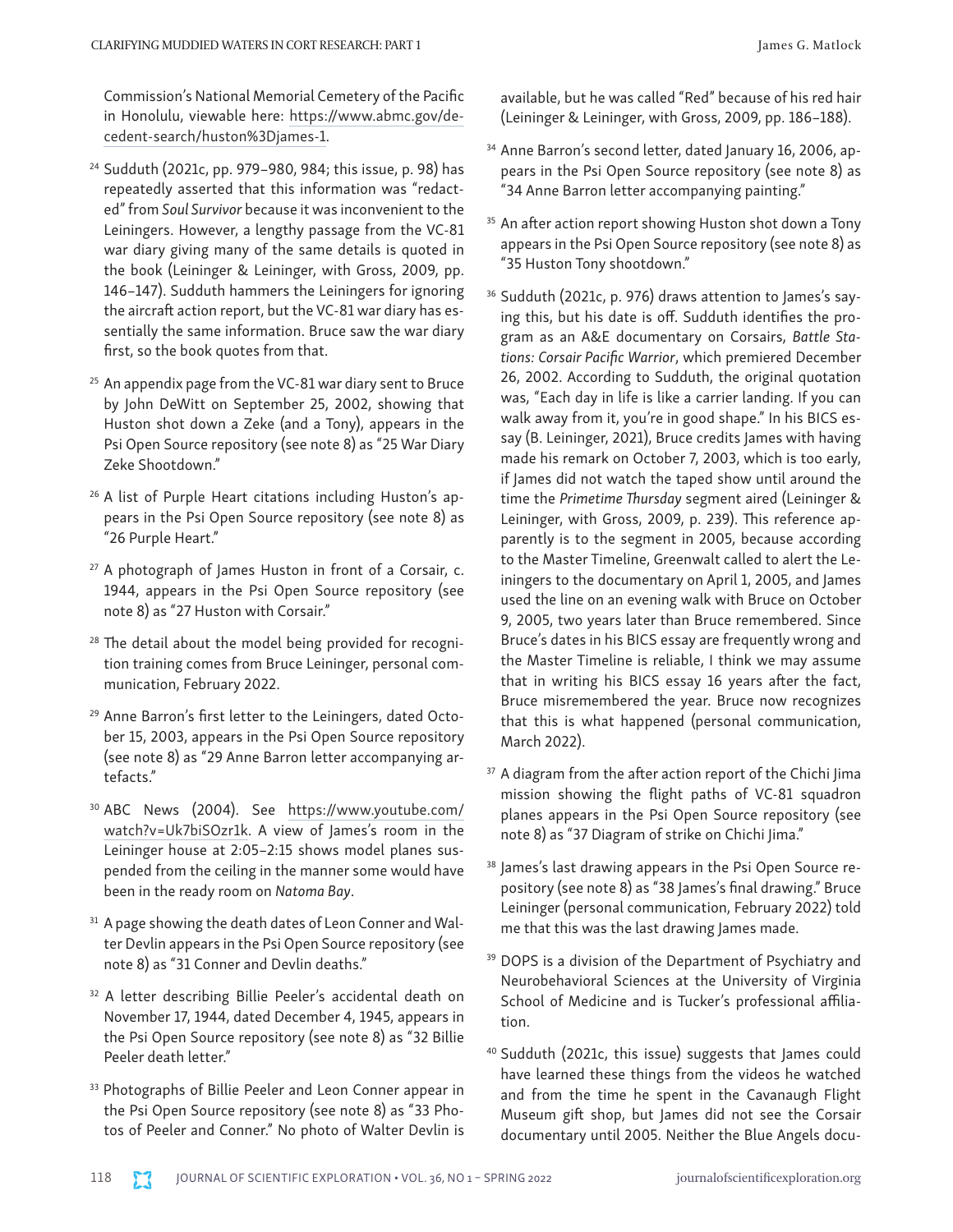James G. Matlock CLARIFYING MUDDIED WATERS IN CORT RESEARCH: PART 1

mentary nor the museum gift shop as reconstructed by Sudduth (2021c) provide any information about Huston's downing or the specific knowledge of World War II aviation James related, as Tucker (this issue) notes. Nor could they have served as models for James's behavior related to Huston. It seems more likely that repeated exposure, especially to the Blue Angels video, acted to remind James of Huston and helped pull memories about Huston closer to the surface of his awareness—indisputably an important factor in the case, but rather different from the one Sudduth imagines.

- <sup>41</sup> "Early-bird testimony" is a term introduced by Stephen Braude (2003) as a shorthand reference to a reincarnation case subject's statements recorded (usually in writing) before verification attempts began. The term was adopted by Sudduth (2021a, 2021c, this issue) and I have elected to use it here. Early-bird cases are highly valued, but they are rare. DOPS files included only 33 as of 2005 (Keil & Tucker, 2005) and reports of only 30 have been published (Matlock, 2021).
- $42$  Sudduth (this issue, p. 94) appears to be confused on this point. He refers to Tucker (this issue, p. 84), where Tucker says, "In some of the cases, families or investigators have documented at least some of the child's claims before the identification was made," referring to a study by Schouten and Stevenson (1998). Sudduth wants to draw a distinction between this and what he calls "a *third* classification of cases" with "documentation made before *anyone* has even *attempted to verify* the claims of the subject" (this issue, p. 94, emphasis in original), but this "third classification" is the way that Schouten and Stevenson defined it and the way the term is routinely employed by Stevenson and his colleagues: early-bird cases are "cases with written records made before verification" (Schouten & Stevenson, 1998, p. 504). Generally this means before there is even a tentative identification of the deceased referent of a case subject's memories, but in two published cases Stevenson allowed cases in which there was a tentative identification but not yet attempts to verify the memory claims The James Leininger case is unique in having a retrospective establishment of early-bird items (Matlock, 2021).
- <sup>43</sup> Tucker (2016) discusses *Natoma Bay* and Jack Larsen as additional early-bird items, but does not list them in his table (p. 204), which includes only what was presented in the *Strange Mysteries* pilot.
- <sup>44</sup> Sudduth (this issue) appears to realize this, because he says: "If the Leiningers are reliable informants, then the early-bird items Tucker lists in his 2013 and 2016 tables

are not the only claims we're justified in attributing to James before the previous personality was identified. What's relevant is not whether these other claims have early-bird status, but whether they are part of the Leiningers' narrative and how they bear on the evidential status of the case." However, Sudduth in his own analysis fails to take into account the majority of James's memory claims made before the case was solved.

<sup>45</sup> For instance, Tucker (this issue, pp. 84, 88) points out that James nowhere is reported to have said that he died in a sinking plane except in Andrea's 2005 web post (A. Leininger, 2005), yet Sudduth continues to insist that the Leiningers "ignore (as does Tucker in his response) the ways in which the aircraft action report makes any struggle to escape a sinking plane improbable" (this issue, p. 98). What James is reported to have said is that his plane hit the water "and that's how I died" (S18). He was overheard to say this around September 1, 2001, and Andrea repeated it in the *Strange Mysteries* pilot in July 2002, making it a documented early-bird statement. The idea that Huston drowned in a sinking plane is Andrea's inference, voiced 3-4 years later. This interpretation of what James said is not included in *Soul Survivor,* published in 2009, by which time the Leiningers had realized that the inference was mistaken.

## ACKNOWLEDGMENTS

Several people have contributed to this study. I am greatly indebted to Bruce Leininger for answering my persistent questions and sharing documents he gathered during his research. Carol Bowman clarified issues related to her involvement and shared crucial emails she received from the Leiningers. Bruce and Carol also read and approved portions of this paper. Ken Gross acknowledged constructing the Master Time in preparation for writing *Soul Survivor*, although I made contact with him too late to interview him at greater length. Jim Tucker sent me the coded list of James Leininger's statements and behaviors from the DOPS files and gave permission to draw on it. Walter Nuñez Rivera helped prepare the supporting documents for upload to the Psi Open Data repository and Adrian Ryan worked quickly to make them available there. Michael Nahm and Nancy Zingrone read the paper in draft and I have benefitted from their suggestions for its improvement.

#### **REFERENCES**

ABC News (2004, April 15). *Born again*. (*Primetime Thursday* with Chris Cuomo.) [Video file] YouTube. [https://www.](https://www.youtube.com/watch?v=Uk7biSOzr1k) [youtube.com/watch?v=Uk7biSOzr1k](https://www.youtube.com/watch?v=Uk7biSOzr1k)